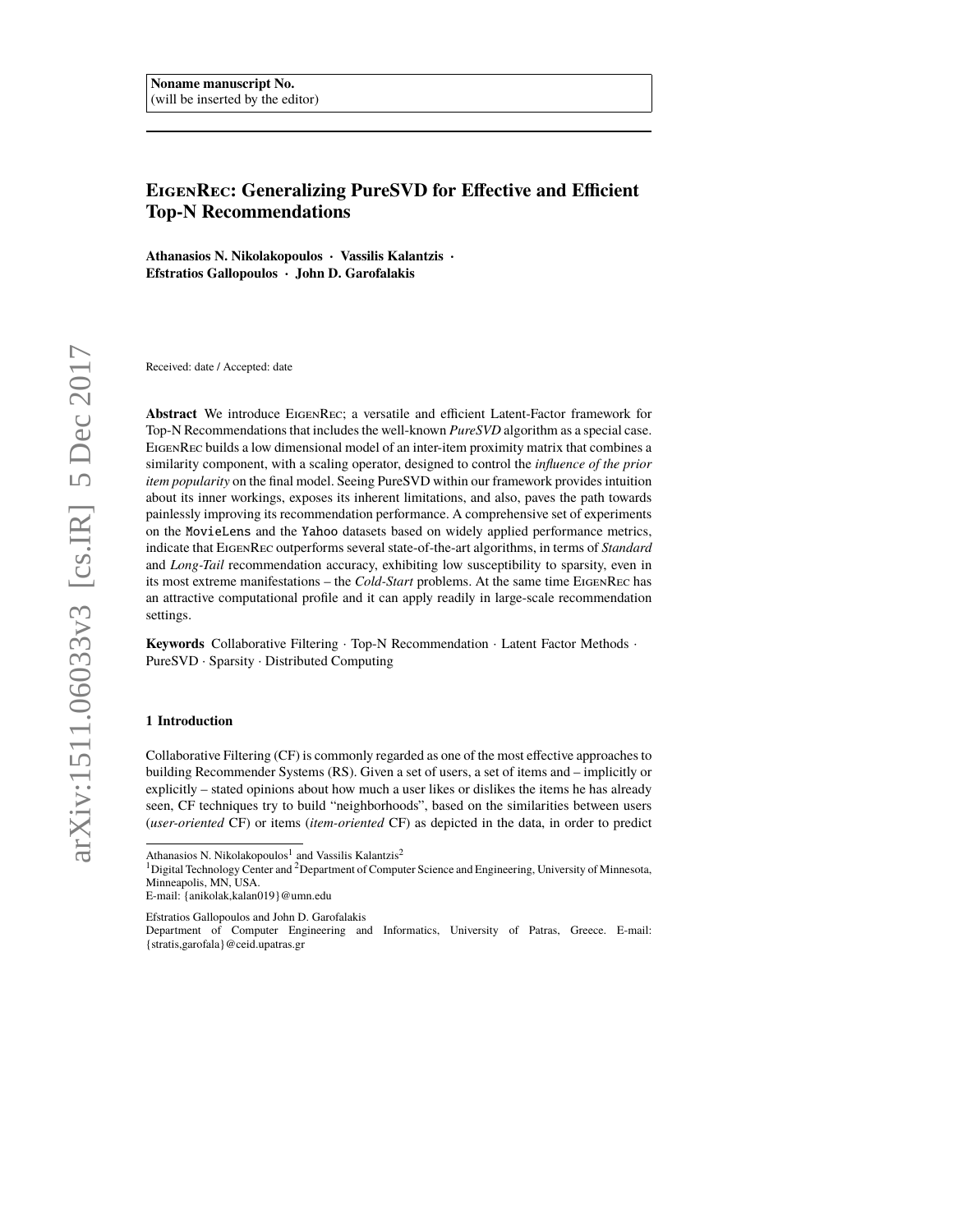preference scores for the unknown user-item pairs, or provide a list of items that the user might find preferable.

Despite their success in real application settings, CF methods suffer from several problems that remain to be resolved. One of the most significant such problems arises from the insufficiency of available data and is typically referred to as the *Sparsity* problem [12]. Sparsity is known to impose severe limitations to the quality of recommendations [8], and to decrease substantially the diversity and the effectiveness of CF methods – especially in recommending unpopular items (*Long-Tail* problem) [42]. Unfortunately, sparsity is an innate characteristic of recommender systems since in the majority of realistic applications, users typically interact with only a small percentage of the available items, with the problem being intensified even more, by the fact that newcomers with no ratings at all are frequently added to the system (*Cold-Start* problem [8, 31]).

While traditional neighbourhood-based CF techniques are very vulnerable to sparsity, *Graph-Based* methods manage to cope a lot better [12]. The fundamental characteristic that makes the methods of this family well-suited for alleviating problems related to *limited coverage* and sparsity is that they allow elements of the dataset that are not directly connected to "influence" each other by propagating information along the edges of an underlying graph [12]. Then, the transitive relations captured in this way can be used to recommend items either by estimating measures of proximity between the corresponding nodes [20, 30] or by computing similarity scores between them [14].

However, despite their potential in dealing with sparsity, graph-based techniques usually exhibit poor scalability and heavy computational profile – a fact that limits their applicability in large-scale recommendation settings. *Latent Factor* methods, on the other hand, present a more viable alternative [12, 18, 24, 32, 37]. The fundamental premise behind using latent factor models for building recommender systems is that user's preferences are influenced by a set of "hidden taste factors" that are usually very specific to the domain of recommendation [32]. These factors are generally not obvious and might not necessarily be intuitively understandable. Latent Factor algorithms, however, can infer those factors by the user's feedback as depicted in the rating data. Generally speaking, the methods in this family work by projecting the elements of the recommender database into a denser subspace that captures their most meaningful features, giving them the power to relate previously unrelated elements, and thus making them less susceptible to sparsity [12].

**Motivation & Contributions.** A very simple and widely used latent factor algorithm for top-*N* recommendations is *PureSVD* [11]. The algorithm considers all missing values in the ratings matrix as zeros, and produces recommendations by reconstructing it based on its truncated singular value decomposition<sup>1</sup>. Cremonesi *et al.* [11], after evaluating PureSVD's performance against various latent factor-based algorithms and neighbourhood models, found that it was able to achieve competitive top-*N* recommendation performance compared to sophisticated matrix factorization methods [24, 25] and other popular CF techniques. However, despite showing promising qualitative results and being fairly simple to apply, PureSVD as presented in [11] does not lend itself into fertile generalizations, nor does it leave room for qualitative improvements. The method is typically being used almost like an enigmatic "black box" that takes the ratings matrix as an input, and outputs its low-rank estimate – successfully perturbing, in the process, the previously zero values of the ratings matrix into something useful. But, *is there a more fruitful way to look at PureSVD? A way that can give more intuition about how it works and how it can be improved?*

<sup>1</sup> Note that even though the actual values of the reconstructed matrix do not have a meaning in terms of ratings, they induce an ordering of the items which is sufficient for recommending top-N lists.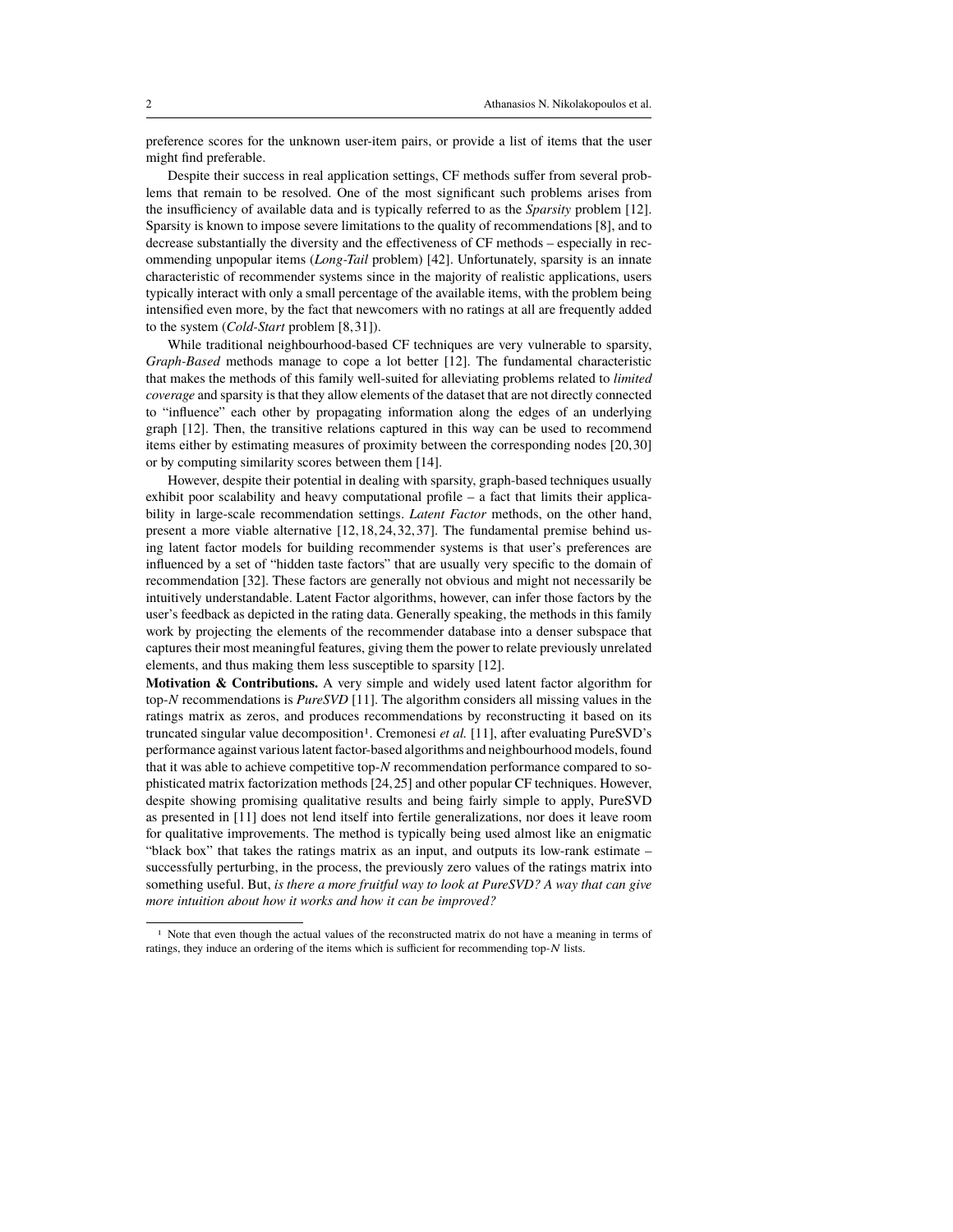In this work<sup>2</sup>, in an attempt to shed more light to these questions, we revisit the algorithmic inner-workings of PureSVD aiming to expose the "modeling scaffoldings" behind its mathematical structure. Interestingly, this approach provides an illustrative reformulation of the model that paves the path towards a straightforward generalization to a whole family of related methods – which we denote **EigenRec** – that can lead to qualitatively superior, and computationally attractive top-*N* recommendation schemes.

- **–** EigenRec works by building a low-dimensional subspace of a novel proximity matrix comprising *scaled inter-item similarity scores*. The pure similarity component can be defined by utilizing any reasonable measure one deems appropriate for the recommendation problem under consideration (here we use three standard similarity functions that were found to combine simplicity and effectiveness). The scaling component on the other hand, allows for fine-tuning the influence of the prior item popularity on the final proximity scores; a property that empowers our method to improve the produced recommendation lists significantly.
- **–** One of our primary concerns pertains to the computability of our method in realistic big data scenarios. Our modeling approach implies immediate computational gains with respect to PureSVD, since it reduces the computation of a truncated singular value decomposition to the solution of a simpler symmetric eigenvalue problem applied to a linear operator of significantly lower dimensions. For problems that fit in a single machine, EigenRec can be computed readily using any off-the-shelf eigensolver. However, to ensure practical application of the method even for very large datasets, we propose a parallel approach for computing EigenRec based on a computationally efficient Krylov subspace procedure – namely the *Lanczos Method*. We discuss in detail its *parallel implementation* in distributed memory environments and we perform several tests using real-world datasets, thus ensuring the applicability of our method in large-scale scenarios<sup>3</sup>.
- **–** We conduct a comprehensive set of qualitative experiments on the MovieLens and Yahoo datasets and we show that even the simple members of the EigenRec family we are considering here, outperform several state-of-the-art methods, in widely used metrics, achieving high-quality results even in the considerably harder task of recommending Long-Tail items. EIGENREC displays low sensitivity to the sparsity of the underlying space and shows promising potential in alleviating a number of related problems that occur commonly in recommender systems. This is true both in the very interesting case where sparsity is localized in a small part of the dataset – as in the *New Users* problem, and in the case where extreme levels of sparsity are found throughout the data – as in the *New Community* problem.

The rest of the paper is organized as follows: In Section 2.1, we revisit PureSVD and we "rediscover" it under different modeling lenses in order to set the intuitive grounds behind the EigenRec approach, which is then presented formally in Section 2.2. In Section 3, we present the EigenRec algorithm, we comment on its computational complexity and delve into the details behind its parallelization. The qualitative evaluation of EigenRec, including experimental methodology, metrics definition, a detailed discussion of the competing recommendation methods, as well as top-*N* recommendation results in standard, long-tail and cold-start scenarios, are presented in Section 4. Our computational tests are presented in Section 5. Section 6 comments on related literature and, finally, Section 7 concludes this work.

<sup>2</sup> A preliminary version of this work has been presented in [29].

<sup>3</sup> High-level and MPI implementations of EigenRec can be found here: https://github.com/ nikolakopoulos/EigenRec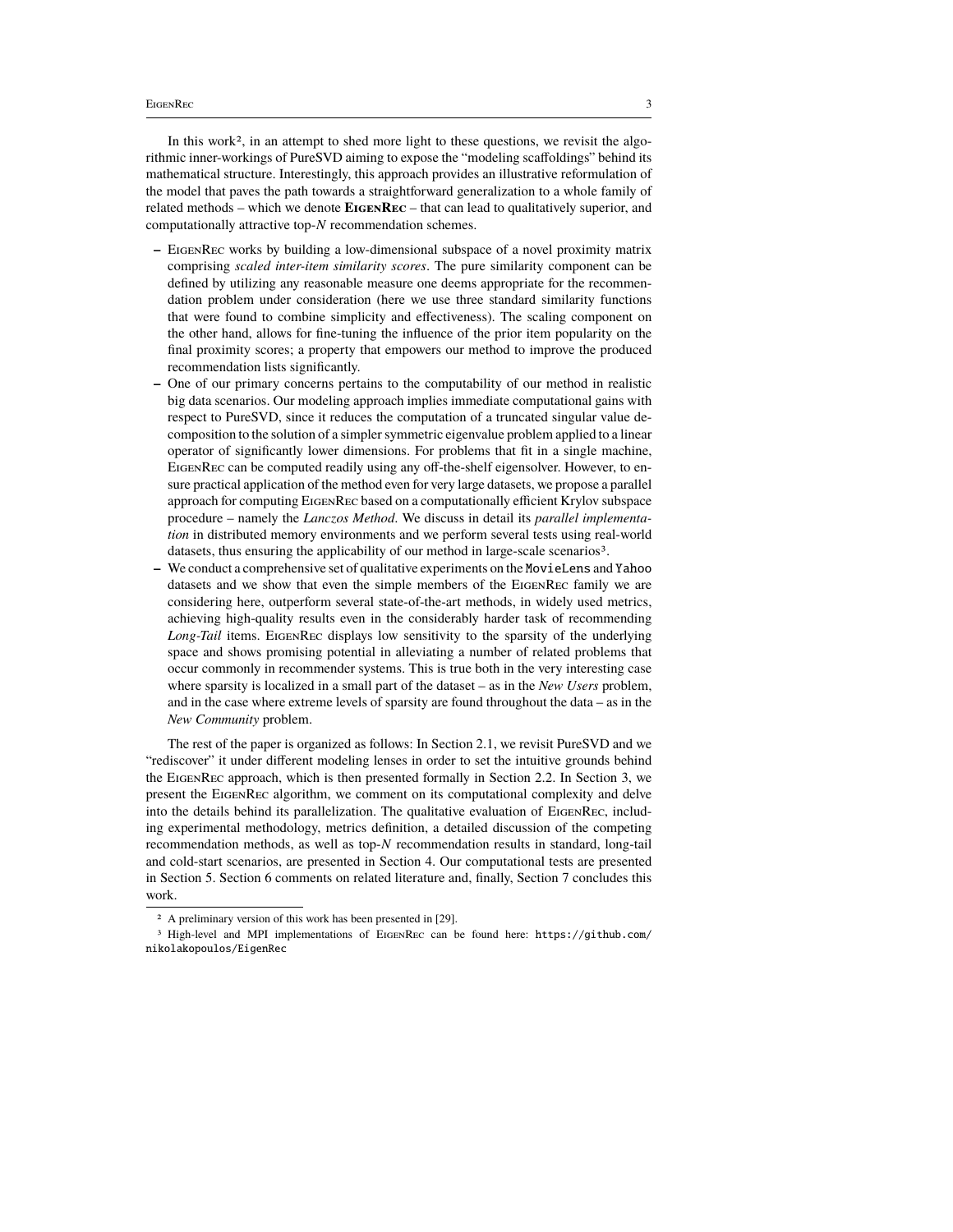## **2 EigenRec recommendation framework**

**Notation.** All vectors are denoted by bold lower-case letters and they are assumed to be column vectors (e.g., **v**). All matrices are represented by bold upper-case letters (e.g., **Q**). The *j*<sup>th</sup> column and the *i*<sup>th</sup> row of matrix **Q** are denoted  $\mathbf{q}_j$  and  $\mathbf{q}_i^T$ , respectively. The *ij*<sup>th</sup> element of matrix **Q** is denoted as  $Q_{ij}$ . We use diag(**Q**) to refer to the matrix that has the same diagonal with matrix  $Q$  and zeros elsewhere, and diag( $v$ ) to denote the matrix having vector **v** on its diagonal, and zeros elsewhere. Furthermore,  $\|\cdot\|$  denotes a norm that – unless stated otherwise – is assumed to be the Euclidean. We use calligraphic upper-case letters to denote sets (e.g.,  $\mathcal{U}, \mathcal{V}$ ). Finally, symbol  $\triangleq$  is used in definition statements.

**Definitions.** Let  $\mathcal{U} = \{u_1, \ldots, u_n\}$  be a set of *users* and  $\mathcal{V} = \{v_1, \ldots, v_m\}$  be a set of *items*. Let R be a set of tuples  $t_{ij} = (u_i, v_j, r_{ij})$ , where  $r_{ij}$  is a nonnegative number referred to as the *rating* given by user  $u_i$  to the item  $v_j$ , and let  $\mathbf{R} \in \mathbb{R}^{n \times m}$  be a matrix whose  $ij^{th}$  element contains the rating  $r_{ij}$  if the tuple  $t_{ij}$  belongs in  $R$ , and zero otherwise.

# 2.1 From PureSVD to EigenRec

A recent successful example of latent-factor-based top-N recommendation algorithm is *PureSVD* [11]. This algorithm considers all missing values in the user-item ratings matrix, **R**, as zeros, and produces recommendations by estimating **R** by the factorization

$$
\hat{\mathbf{R}} = \mathbf{U}_{\mathbf{f}} \Sigma_{\mathbf{f}} \mathbf{Q}_{\mathbf{f}}^{\mathsf{T}},\tag{1}
$$

where  $U_f$  is an  $n \times f$  orthonormal matrix,  $Q_f$  is an  $m \times f$  orthonormal matrix, and  $\Sigma_f$  is an  $f \times f$  diagonal matrix containing the f largest singular values. The rows of matrix  $\hat{\bf R}$  contain the recommendation vectors for every user in the system.

This matrix can be expressed in a different form that can provide more insight into the way PureSVD works, making it at the same time more amenable to generalizations. In particular, consider the full singular value decomposition of the ratings matrix **R**:

$$
\mathbf{R} = \mathbf{U} \Sigma \mathbf{Q}^{\mathsf{T}}.
$$
 (2)

If we multiply equation  $(2)$  from the right with the orthonormal matrix  $Q$ , we get

$$
RQ = U\Sigma.
$$
 (3)

Now if we use  $I_f$  to denote the  $f \times f$  identity matrix and we multiply again from the right with the  $m \times m$  matrix  $\begin{pmatrix} I_f & 0 \\ 0 & 0 \end{pmatrix}$ , we get

$$
\mathbf{R} \left( \mathbf{Q}_{f} \mathbf{0} \right) = \mathbf{U} \begin{pmatrix} \Sigma_{f} & 0 \\ 0 & 0 \end{pmatrix}
$$
  
\n
$$
\Rightarrow \mathbf{R} \mathbf{Q}_{f} = \mathbf{U}_{f} \Sigma_{f}.
$$
 (4)

Substituting equation (4) in (1) gives

$$
\hat{\mathbf{R}} = \mathbf{R} \mathbf{Q}_f \mathbf{Q}_f^{\mathsf{T}}.
$$
 (5)

Therefore the recommendation matrix of PureSVD can be expressed only in terms of the ratings matrix and matrix  $Q_f$ . To get an intuitive understanding of  $(5)$  – and thereby to clarify the way PureSVD produces recommendations – it is worthwhile to give a small example.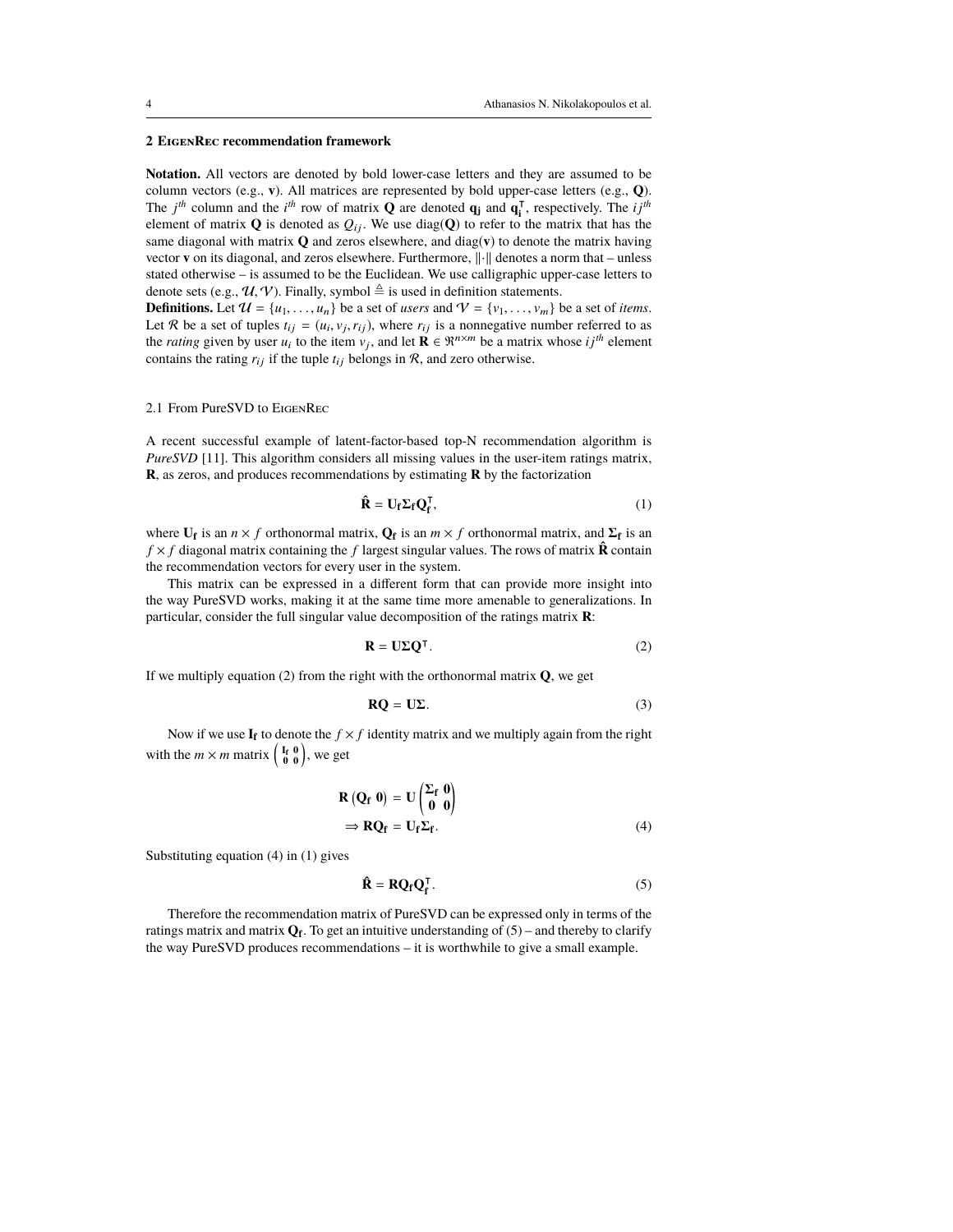Suppose user  $u_i$  has rated only three items, namely item  $v_1, v_3$  and  $v_5$ , with ratings  $r_{i1} = 1, r_{i3} = 5$ , and  $r_{i5} = 3$ , respectively. Also, assume for simplicity that we only need to decide whether we should recommend to this user, item 2 or item 4. What is PureSVD's solution to this dilemma? To answer this question let us follow the underlying computation for our example user, based on (5):



It is clear that PureSVD's scores<sup>4</sup> for items 2 and 4 will be

$$
\pi_{i2} = 1 \times \phi_{12} + 5 \times \phi_{32} + 3 \times \phi_{52}
$$
  

$$
\pi_{i4} = 1 \times \phi_{14} + 5 \times \phi_{34} + 3 \times \phi_{54}.
$$

Notice that  $\pi_{i2}$  and  $\pi_{i4}$  are expressed only in terms of the known ratings of user  $u_i$  and the elements of an  $m \times m$  symmetric matrix which we denote for simplicity  $\Phi$ . The *ij*<sup>th</sup> element of  $\Phi$  relates items  $v_i$  and  $v_j$ . From a recommendation point of view, we can see that PureSVD treats these elements as measures of "closeness" or "similarity" between the corresponding items. For example, if  $\phi_{12}, \phi_{52}, \phi_{14}, \phi_{54}$  in the above expression had the exact same value, PureSVD would recommend e.g. item 2 over item 4, only if item 2 was "more related" to item 3 than to item 4; i.e. if  $\phi_{32}$  was larger than  $\phi_{34}$ . Therefore, informally, we can see that PureSVD's recommendation rule can be summed-up to the following:

 $R$ ecommend to each user, the items that are more similar (in the  $\mathbf{Q_f}\mathbf{Q_f^{\intercal}}$  sense) to the *items she has already seen.*

From the above discussion it becomes clear that PureSVD's performance is tied to the implicit choice of matrix **Q<sup>f</sup>** . However, from the definition of the singular value decomposition we know that  $\mathbf{Q}_f$  contains the orthonormal set of eigenvectors that correspond to the  $f$ principal eigenvalues of the symmetric matrix  $\mathbf{R}^\intercal \mathbf{R}$  – and the elements of this matrix have a

<sup>4</sup> Remember that these "scores" are by definition the elements that replace the previously zero-valued entries of the original ratings matrix **R**, after its reconstruction using only the f largest singular dimensions.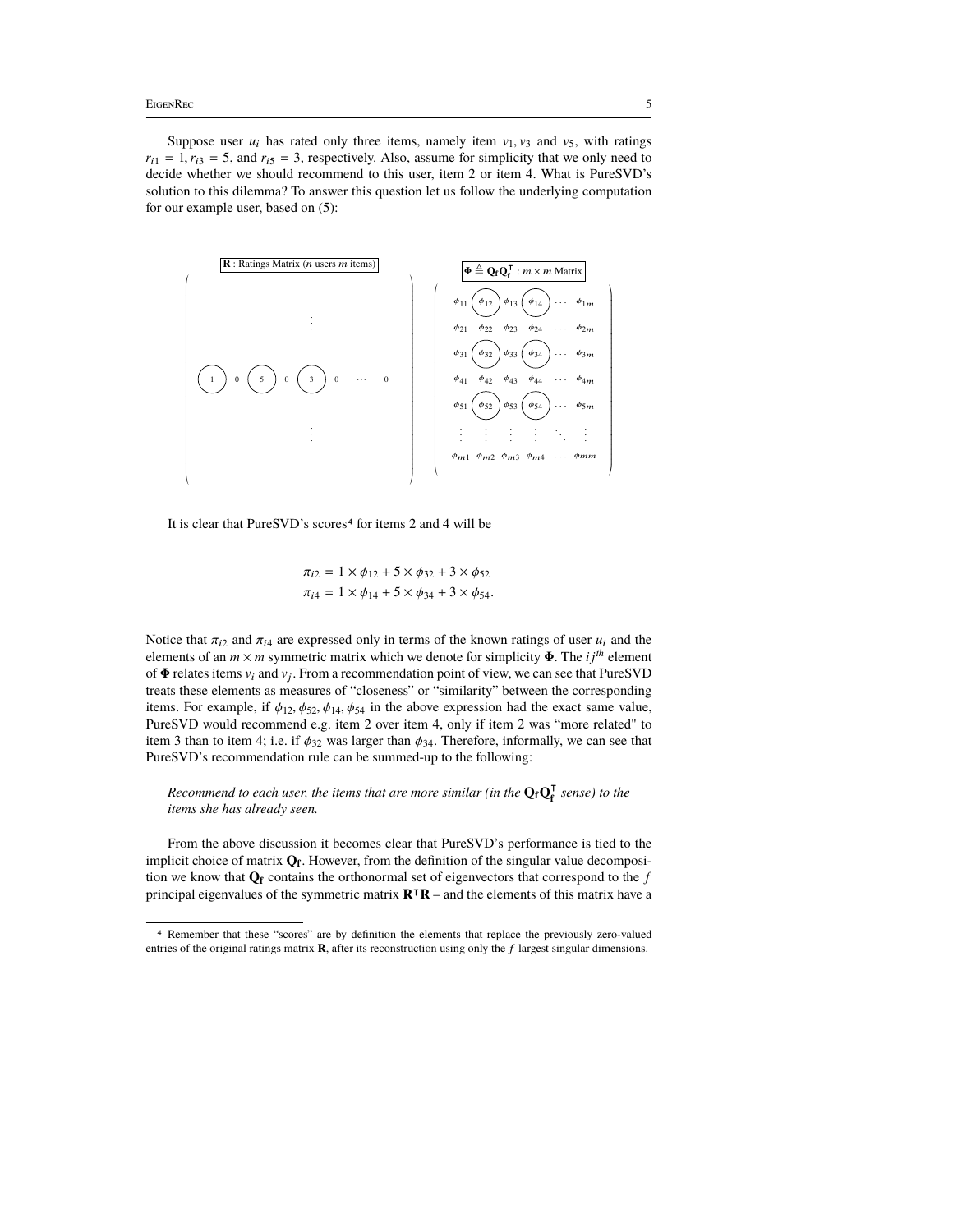very intuitive interpretation in recommender systems parlance. In particular,



Thus, the  $ij^{th}$  element of  $\mathbf{R}^{\mathsf{T}}\mathbf{R}$  can be interpreted as the traditional cosine-based inter-item similarity score, scaled up by a factor related to the popularity of the items  $v_i$ ,  $v_j$  as expressed in the ratings matrix. Therefore, we see that the latent factor model of PureSVD is essentially built from the eigendecomposition of a *scaled cosine-based inter-item similarity matrix*.

From a purely computational perspective, this observation reduces the extraction of PureSVD's recommendation matrix to the calculation of the *f* principal eigenvectors of an  $m \times m$  symmetric matrix; a fact that can decrease markedly its overall computational and storage needs. More importantly, from a modeling perspective, the above observation places PureSVD in the center of a family of latent factor methods that can be readily obtained using inter-item proximity matrices that allow for (a) *different similarity functions* and (b) *different scaling functions*. We denote this family EigenRec, and we will show that even the simplest of its members can lead to high-quality results in challenging recommendation scenarios (Section 4).

2.2 EigenRec model definitions

Building on the above discussion, in this section we define formally the components of the EigenRec framework.

**Inter-Item Proximity Matrix A**. The Inter-Item Proximity matrix is designed to quantify the relations between the elements of the item space, as properly scaled pure similarity scores. Specifically, matrix  $\mathbf{A} \in \mathbb{R}^{m \times m}$  is a symmetric matrix, with its *ij*<sup>*th*</sup> element given by:

$$
A_{ij} \triangleq \xi(i,j) \cdot \kappa(i,j),\tag{6}
$$

where  $\xi(\cdot, \cdot) : \mathcal{V} \times \mathcal{V} \mapsto [0, \infty)$  is a symmetric scaling function and  $\kappa(\cdot, \cdot) : \mathcal{V} \times \mathcal{V} \mapsto \Re$  is a symmetric similarity function.

*Scaling Component***.** The definition of the scaling function can be done in many different ways, subject to various aspects of the recommendation problem at hand. In this work, we use this function as an easy way to regulate how much the inter-item proximity scores are affected by the prior popularity of the corresponding items. This was found to be very important for the overall recommendation quality as we will see in the experimental section of our paper. In particular, for the scaling function  $\xi(\cdot, \cdot)$ , we use the simple symmetric function

$$
\xi(i,j) \triangleq (\|\mathbf{r_i}\| \|\mathbf{r_j}\|)^d. \tag{7}
$$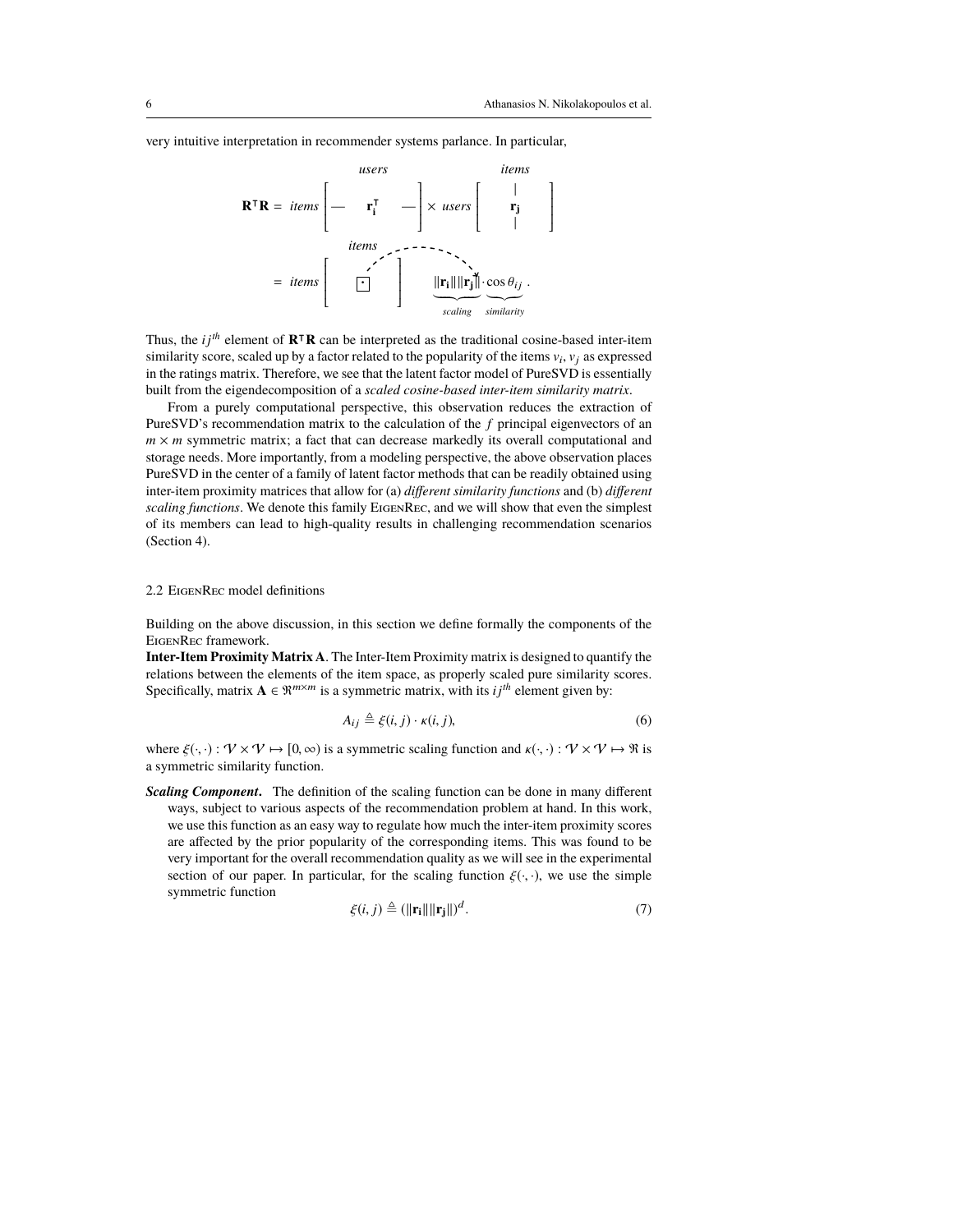where  $\mathbf{r}_i$  denotes the  $i^{th}$  column of matrix **R**. Notice that the definition of the scaling function allows the final inter-item proximity matrix to be written in factorial form:

$$
A = SKS \tag{8}
$$

where

$$
\mathbf{S} \equiv \mathbf{S}(d) \triangleq \text{diag}\{\|\mathbf{r}_1\|, \|\mathbf{r}_2\|, \dots, \|\mathbf{r}_m\|\}^d
$$
(9)

and where matrix **K** (the  $i j<sup>th</sup>$  element of which is defined to be  $\kappa(i, j)$ ), denotes the pure similarity component.

- *Similarity Component***.** The definition of the similarity matrix **K** can be approached in several ways, depending on the nature of the recommendation task, the size of the itemset etc. Note that the final offline computational cost of the method may depend significantly on the choice of matrix  $\mathbf{K}$  – especially when this matrix needs to be explicitly computed in advance or learned from the data. Having this in mind, in this work we propose using three widely used and simple similarity matrices that were found to be able to attain good results, while being easily manageable from a computational standpoint: (a) the *Cosine Similarity*, (c) the *Pearson-Correlation Similarity* and, (c) the *Jaccard Similarity*.
	- *Cosine Similarity*  $\mathbf{K}_{\text{cos}}$ . The similarity function  $\kappa(\cdot, \cdot)$  is defined to be the cosine of the angle between the vector representation of the items  $v_i$ ,  $v_j$ ,

$$
K_{ij} \triangleq \cos(v_i, v_j). \tag{10}
$$

*Pearson Similarity*  $\mathbf{K}_{\text{PC}}$ . The similarity score between two items  $v_i$  and  $v_j$  is defined as the  $ij^{th}$  element of matrix  $\mathbf{K}_{pc}$  which is given by

$$
K_{ij} \triangleq \frac{C_{ij}}{\sqrt{C_{ii}C_{jj}}},\tag{11}
$$

with  $C_{ij}$  denoting the covariance between the vector representation of the items  $v_i$ ,  $v_j$ . *Jaccard Similarity* **Kjac**. The Jaccard similarity between two items is defined as the ratio of the number of users that have rated both items to the number of users that have rated at least one of them. Specifically,

$$
K_{ij} \triangleq \frac{|\mathcal{R}_i \cap \mathcal{R}_j|}{|\mathcal{R}_i \cup \mathcal{R}_j|},\tag{12}
$$

where  $\mathcal{R}_i$  the set of users that have rated item *i*.

**Recommendation Matrix Π**. The final recommendation matrix contains the recommendation vectors for each user in the system. In particular, for each user  $u_i$  the corresponding personalized recommendation vector is given by:

$$
\boldsymbol{\pi}_i^{\mathsf{T}} \triangleq \mathbf{r}_i^{\mathsf{T}} \mathbf{V} \mathbf{V}^{\mathsf{T}},\tag{13}
$$

where  $\mathbf{r}_i^{\mathsf{T}}$  the ratings of user  $u_i$  and  $\mathbf{V} \in \mathbb{R}^{m \times f}$  is the matrix whose columns contain the *f principal orthonormal eigenvectors* of the inter-item proximity matrix **A**. Observe that since **A** is real and symmetric, its eigenvectors are real and can be chosen to be orthogonal to each other and of unity norm.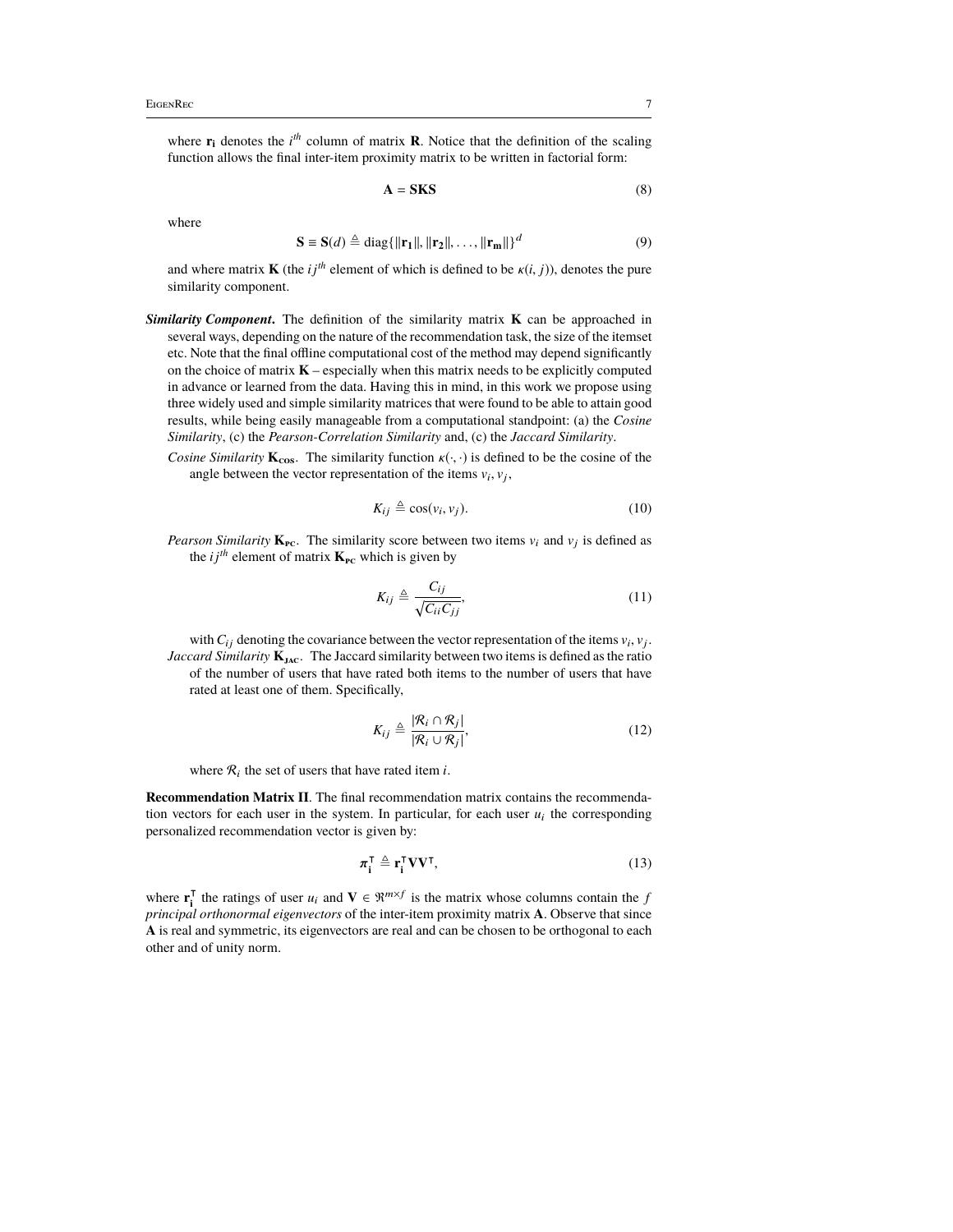**PureSVD within EigenRec.** Clearly, the final recommendation matrix of PureSVD coincides with that produced by EIGENREC, using the similarity matrix  $\mathbf{K}_{\text{cos}}$  and the standard scaling matrix **S** with parameter  $d = 1$ ,

$$
PURESVD(\mathbf{R}) \equiv EIGENRec(\mathbf{K}_{\text{cos}}, \mathbf{S}(d=1)).
$$
\n(14)

Furthermore, a closer look at our derivations in §2.1 reveals that EIGENREC with cosine similarity matrix and Euclidean norm scaling for a given parameter *d*, actually coincides with PureSVD applied to a *modified ratings matrix*. In particular,

$$
EIGENRec(K_{\text{cos}}, S(d)) \equiv PURESVD(\tilde{R})
$$
\n(15)

where

$$
\tilde{\mathbf{R}} \triangleq \mathbf{R} \mathbf{D}, \qquad \mathbf{D} = \text{diag}\{\|\mathbf{r}_1\|, \|\mathbf{r}_2\|, \dots, \|\mathbf{r}_m\|\}^{d-1}.
$$
 (16)

Notice that since **D** is a diagonal matrix, from (16) it follows that to get the final matrix  $\tilde{\mathbf{R}}$ we need to multiply each column *j* of the original ratings matrix by  $\|\mathbf{r}_j\|^{d-1}$ . Now, for values of *d* less than 1 which – as we will see in the experimental section of this paper – yield the best top-N recommendation performance, the above operation "penalizes" each item by a factor related to a measure of its prior popularity. Seeing PureSVD within our framework hints that its implicitly chosen value for the parameter *d*, makes it overly sensitive to the prior popularity of the items and, as we will see, it is exactly this suboptimal default choice of scaling that inevitably hinders its potential.

Having defined formally the components of our recommendation framework, we are now ready for our "computational interlude", where we discuss the details behind building the latent space efficiently.

### **3 Building the latent space**

At the computational core of EigenRec is the extraction of the principal eigenvectors of a sparse symmetric linear operator. For modest sized problems this can be done easily in a single machine using mature eigensolvers written in high-performance compiled languages. Wrappers for calling these solvers are typically available in virtually every high-level programming language. One of our main goals in this work however, is to ensure the practical application of EigenRec even in the context of very large datasets. To this end, in this section we provide an overview of the computational aspects of EigenRec and discuss in detail its parallel implementation in distributed memory environments.

# 3.1 EigenRec computation: algorithm and parallel implementation

The specific properties of our model (symmetry and sparsity), allow us to use the symmetric *Lanczos algorithm* [26] – an iterative Krylov subspace method for the solution of large and sparse eigenvalue problems – to build the latent space, **V**, and produce the recommendation lists efficiently. Given a matrix  $\mathbf{A} \in \mathbb{R}^{m \times m}$  and an initial unit vector **q**, the corresponding Krylov subspace of size  $\ell$  is given by  $\mathcal{K}_{\ell}(\mathbf{A}, \mathbf{q}) \triangleq \text{span}\{\mathbf{q}, \mathbf{A}\mathbf{q}, \mathbf{A}^2\mathbf{q}, \ldots, \mathbf{A}^{\ell-1}\mathbf{q}\}\)$ . By forming an orthonormal basis for  $\mathcal{K}_{\ell}$ , Krylov subspace methods can be used to solve several types of numerical problems. In this section we describe the application of Lanczos algorithm to build our latent factor subspace, **V**.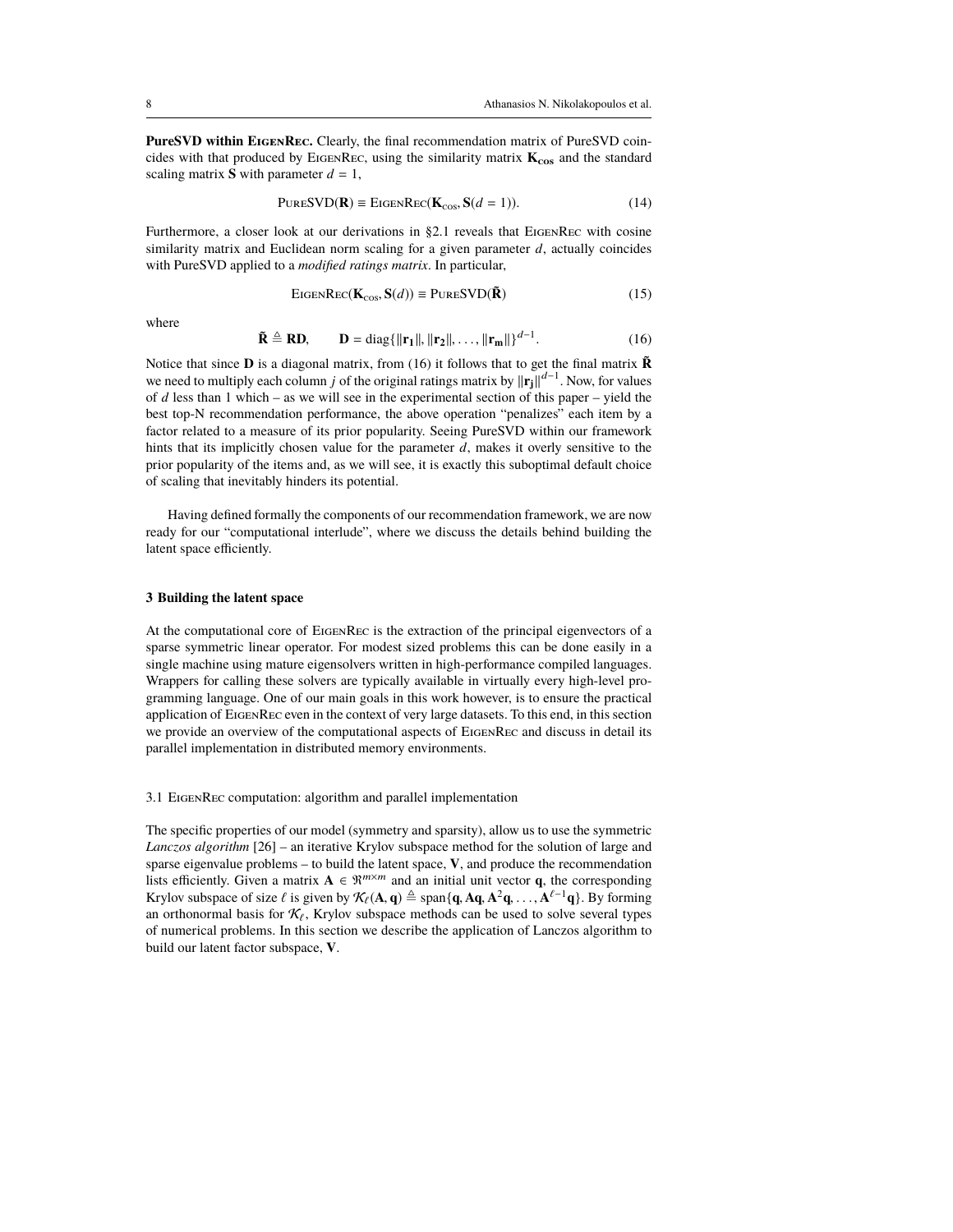**Lanczos Algorithm.** The algorithm starts by choosing a random vector **q**, and builds an orthonormal basis  $Q_i$  of the Krylov subspace  $\mathcal{K}_i(A, q)$ , one column at a time. In this orthonormal basis **Q<sup>j</sup>** , the operator **A** is represented by a real symmetric tridiagonal matrix,

$$
\mathbf{T_j} = \begin{bmatrix} \alpha_1 & \beta_1 & & & \\ \beta_1 & \alpha_2 & \ddots & & \\ & \ddots & \ddots & \beta_{j-1} \\ & & \beta_{j-1} & \alpha_j \end{bmatrix},
$$
(17)

which is also built up one row and column at a time [4], using the recurrence,

$$
AQ_j = Q_jT_j + re_j^T \quad \text{with} \quad Q_j^T r = 0. \tag{18}
$$

In exact arithmetic, the orthonormality of the Krylov subspace is preserved implicitly by the three-term recurrence in (18). However, in most real-case applications of Lanczos, orthogonality of the Krylov subspace is maintained explicitly. The leading eigenvectors of **A** can be approximated by first computing (at any step *j*) the eigendecomposition of **T<sup>j</sup>** ,

$$
\mathbf{T}_{\mathbf{j}} = \mathbf{\Xi} \mathbf{\Theta} \mathbf{\Xi}^{\mathsf{T}},\tag{19}
$$

and then forming the Ritz vectors  $Q_j \xi_i$ ,  $i = 1, \ldots, j$ . The eigenvalues of  $T_j$  (Ritz values) approximate those of **A**, with the ones located at the periphery of the spectrum being approximated first. In practice, the latter implies fast convergence of Lanczos towards invariant subspaces associated with the leading eigenvalues.

To measure the error of the approximation of each latent factor, we need to compute the residual norm of each approximate eigenpair. It can be shown that the residual norm of the  $i^{th}$  approximate eigenpair at the  $j^{th}$  Lanczos step satisfies the equation,  $\delta_i^{(j)} = |\beta_j \Xi_{ji}|$ ,  $i =$ 1, . . . , *j*, and thus it suffices to monitor only the subdiagonal element  $\beta_i$  of **T** and the last row of **Ξ** [4]. The algorithm for the computation of **V** and the final recommendation matrix **Π** for the whole set of users is given in Algorithm 1.

#### **Algorithm 1** EigenRec

**Input:** Inter-Item proximity matrix  $\mathbf{A} \in \mathbb{R}^{m \times m}$ . Ratings Matrix  $\mathbf{R} \in \mathbb{R}^{n \times m}$ . Latent Factors f.

**Output:** Matrix  $\mathbf{\Pi} \in \mathbb{R}^{n \times m}$  whose rows are the recommendation vectors for every user. 1:  $\mathbf{q_0} = 0$ , set  $\mathbf{r} \leftarrow \mathbf{q}$  as a random vector 2:  $\beta_0 \leftarrow ||\mathbf{r}||_2$ 3: **for**  $j \leftarrow 1, 2, ...,$  **do**<br>4: **q<sub>i</sub>** $\leftarrow$  **r**/ $\beta_{j-1}$ 4:  $\mathbf{q}_j \leftarrow \mathbf{r}/\beta_{j-1}$ <br>5:  $\mathbf{r} \leftarrow \mathbf{A}\mathbf{q}$ 5:  $\mathbf{r} \leftarrow \mathbf{A}\mathbf{q_j}$ <br>6:  $\mathbf{r} \leftarrow \mathbf{r} - \mathbf{q_j}$ 6:  $\mathbf{r} \leftarrow \mathbf{r} - \mathbf{q_{j-1}}\beta_{j-1}$ <br>7:  $\alpha_i \leftarrow \mathbf{q}_i^{\mathsf{T}}\mathbf{r}$ 7:  $\alpha_j \leftarrow \mathbf{q}_j^{\mathsf{T}} \mathbf{r}$ 8: **r** ← **r** − **q**<sub>j</sub> $\alpha_j$ <br>9: **r** ← **(I** − **Q**<sub>j</sub>**C** 9: **r** ← (**I** − **QjQ** | **j**  $\triangleright$  where  $Q_j = [q_1, \ldots, q_j]$ 10:  $\beta_j \leftarrow ||\mathbf{r}||_2$ <br>11: Solve the tr. 11: Solve the tridiagonal problem  $\mathbf{T}_j \mathbf{\Xi}_j = \mathbf{\Theta}_j \mathbf{\Xi}_j$ <br>12: Form the *i* approximate eigenvectors  $\mathbf{\Omega} \mathbf{\Xi}_i$ . 12: Form the *j* approximate eigenvectors  $\mathbf{Q}_j \mathbf{\Xi}_j$  of **A** 13: If the *f* top eigenvectors have converged, stop. If the  $f$  top eigenvectors have converged, stop. 14: **end for** 15: Collect the f converged latent factors in a matrix **V**.  $16:$  **return Π** ← **RVV**<sup>T</sup>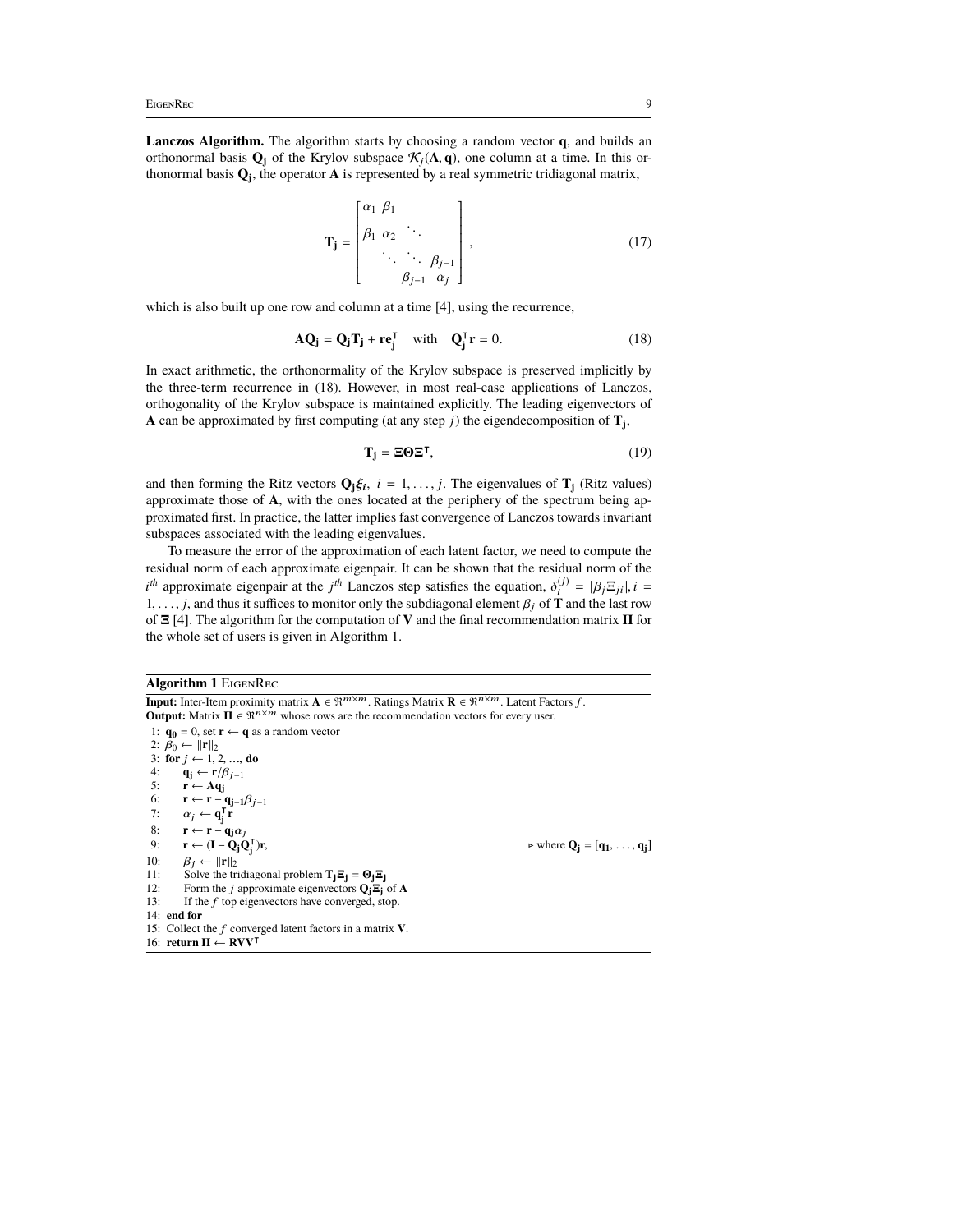**Computational Cost.** In terms of computational complexity, the most expensive operations of Lanczos are the MV product in Step 5, and the reorthogonalization procedure in Step 9. The total cost introduced by the Matrix×Vector (MV) products in *j* Lanczos steps amounts to  $O(j \cdot nnz)$ , with *nnz* denoting the number of non-zero entries. At the same time, making the  $j<sup>th</sup>$  Lanczos vector orthogonal to the previous  $j - 1$  ones requires  $O(jm)$  floating point operations. The latter implies that as *j* increases, reorthogonalization costs will eventually become the main bottleneck. On the other hand, the memory complexity is linear to the number of Lanczos steps and it is essentially dominated by the need to store all vectors produced by Lanczos.

**Parallel Implementation.** While Lanczos is an inherently serial procedure – in the sense that the next iteration starts only after the previous one is completed – we can speed-up its application by performing its computations in parallel. More specifically, let us assume a distributed memory environment with *P* processors. For simplicity, we discuss the parallel implementation for the latent space construction of an inter-item proximity matrix **A** that can be written in a simple product form,  $\mathbf{A} = \mathbf{W}^{\mathsf{T}} \mathbf{W}$ , as in the case e.g. of the Cosine similarity matrix5. Since typically the ratings are concentrated in small regions of the overall rating matrices, in order to achieve better load balancing among the processors we distribute matrix W<sup>T</sup> across all *P* processors based on the number of non-zero (*nnz*) entries; i.e. different processors are assigned a different number of rows, so that all processors share roughly the same number of non-zero entries.

- *The MV product:* The MV product between **A** and a vector **q** in Step 5 of Algorithm 1, can be achieved by a two-stage procedure where we first compute  $\hat{\mathbf{q}} = (\mathbf{W}\mathbf{q})$  followed by  $\mathbf{y} = \mathbf{W}^{\mathsf{T}}\hat{\mathbf{q}}$ . Assuming that  $\mathbf{W}^{\mathsf{T}}$  is distributed row-wise (thus  $\mathbf{W}$  is distributed columnwise), the only need for communication appears when performing  $\hat{\mathbf{q}} = (\mathbf{W}\mathbf{q})$  and consists of a simple allreduce operation to sum the local contribution of each process.
- *The inner products:* The inner product is the second operation of Lanczos which demands communication among the processors. It is a two-stage procedure where in the first stage each processor computes its local part of the global inner product, while in the second stage the local inner products (a scalar value per processor) are summed by allreduce and the final value is distributed to all processors.
- *Reorthogonalization:* Similarly to the above computations, the reorthogonalization step during the *j th* Lanczos iteration

$$
q'_{j+1} = q_{j+1} - Q_j Q_j^\mathsf{T} q_{j+1},
$$

is performed by a two-stage procedure where we first compute  $\hat{y} = Q_j^T q_{j+1}$  followed by  $\mathbf{q}'_{j+1} = \mathbf{q}_{j+1} - \mathbf{Q}_j \hat{\mathbf{y}}$ . The only need for communication among the different processors appears when performing  $\hat{\mathbf{y}} = \mathbf{Q}_j^T \mathbf{q}_{j+1}$  and is of the allreduce form.

*The vector updates:* The vector updates are trivially parallel.

Similar approaches can be followed if matrix **A** is given by more general expressions. In general, as it is the case with all Krylov subspace methods, Lanczos does not require matrix **A** be explicitly formed; only a routine that is able to perform the MV products with **A** is necessary. Furthermore, having the inter-item proximity matrix explicitly formed is not advised since any explicit formation will probably be much more dense; resulting in an unnecessary raise of the computational time spent on Lanczos compared to the same run using the product form. For a more extensive discussion on Lanczos, its different variants, as well as additional discussion on its parallelization strategies, we refer to [16].

<sup>5</sup> for which, if we assume scaling parameter d, matrix **W** equals **R** diag{  $\|\mathbf{r}_1\|$ ,  $\|\mathbf{r}_2\|$ , ...,  $\|\mathbf{r}_m\|$  }<sup>d-1</sup>.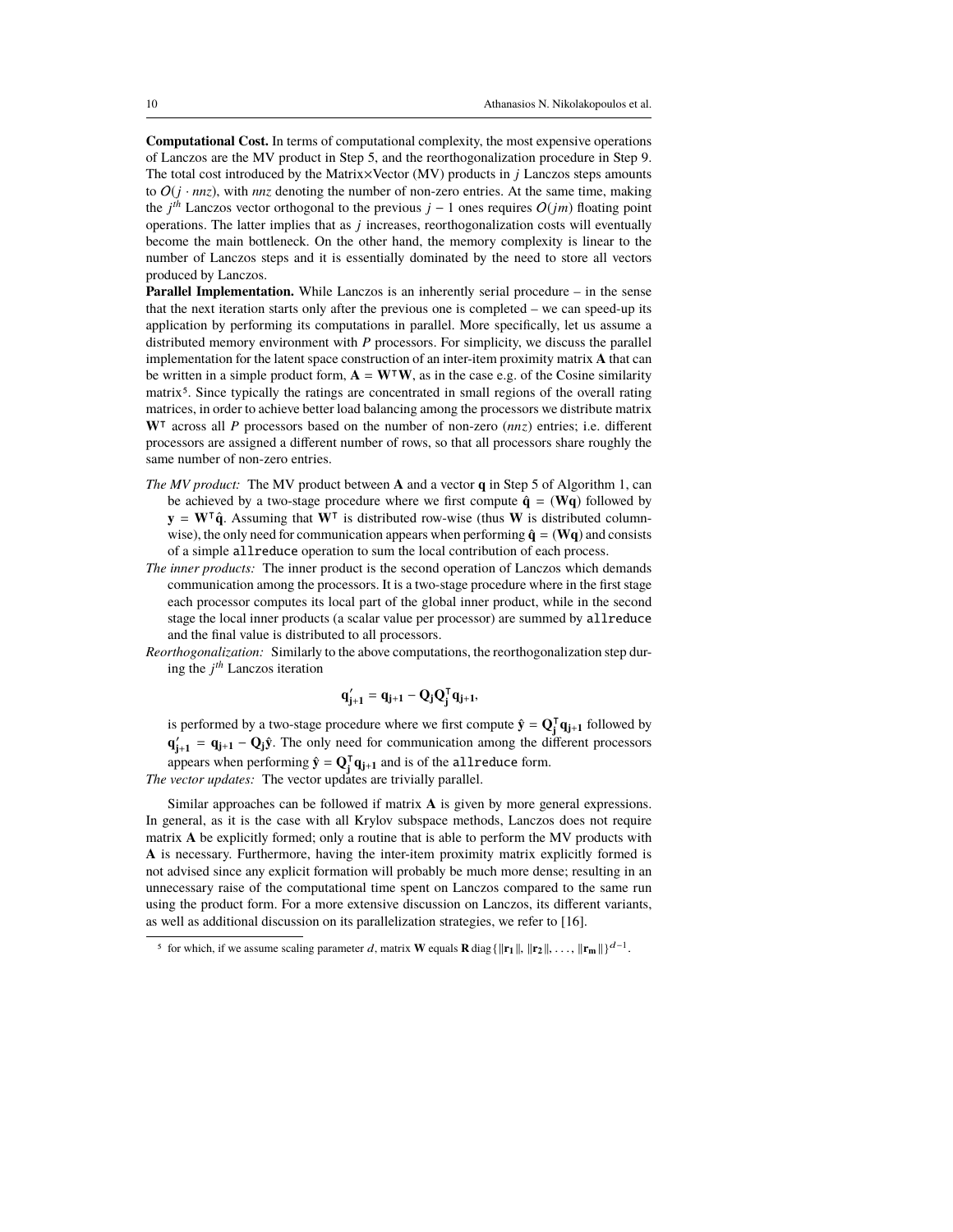#### **4 Experimental evaluation**

#### 4.1 Datasets and metrics

The recommendation quality of our method was tested utilizing data originated from two recommendation domains, namely **Movie Recommendation** – where we exploit the standard MovieLens1M and MovieLens100K datasets [19] that have been used widely for the qualitative evaluation of recommender systems; and **Song Recommendation** – where we used the Yahoo!R2Music dataset [41] which represents a snapshot of the Yahoo!Music community's preferences for different songs. More details about the datasets used can be found in [19, 41].

### *4.1.1 Metrics*

For our qualitative experiments, except for the standard **Recall** and **Precision** metrics [3, 11], we also use a number of other well known *utility-based* ranking indices, that assume that the utility of a recommended item is discounted by a factor related to its position in the final recommendation list [34]. Depending on the decay of the positional discount down the list we have the:

**Normalized Discounted Cumulative Gain,** which assumes that the ranking positions are discounted *logarithmically fast* [5, 34] and is defined by:

$$
NDCG@k = \frac{DCG@k(\mathbf{y}, \pi)}{DCG@k(\mathbf{y}, \pi^{\star})},
$$
\n(20)

with

DCG@
$$
k(\mathbf{y}, \boldsymbol{\pi}) = \sum_{q=1}^{k} \frac{2^{y_{\pi_q}} - 1}{\log_2(2+q)},
$$
 (21)

where **y** is a vector of the relevance values for a sequence of items,  $\pi_q$  is the index of the  $q^{th}$  item in the recommendation list  $\pi$ , and  $\pi^*$  is the optimal ranking of the items with respect to the relevant scores (see [5] for details).

**RScore,** which assumes that the value of recommendations declines *exponentially fast* to yield the following score:

$$
R(\alpha) = \sum_{q} \frac{\max(y_{\pi_q} - d, 0)}{2^{\frac{q-1}{\alpha-1}}},
$$
\n(22)

where  $\alpha$ , controls the exponential decline and is referred to as the half-life parameter (see [34] for details).

**Mean Reciprocal Rank,** which assumes a slower decay than R-Score but faster than NDCG. MRR is the average of the reciprocal rank scores of the users, defined as follows:

$$
RR = \frac{1}{\min_{q} \{q : y_{\pi_q} > 0\}}.
$$
 (23)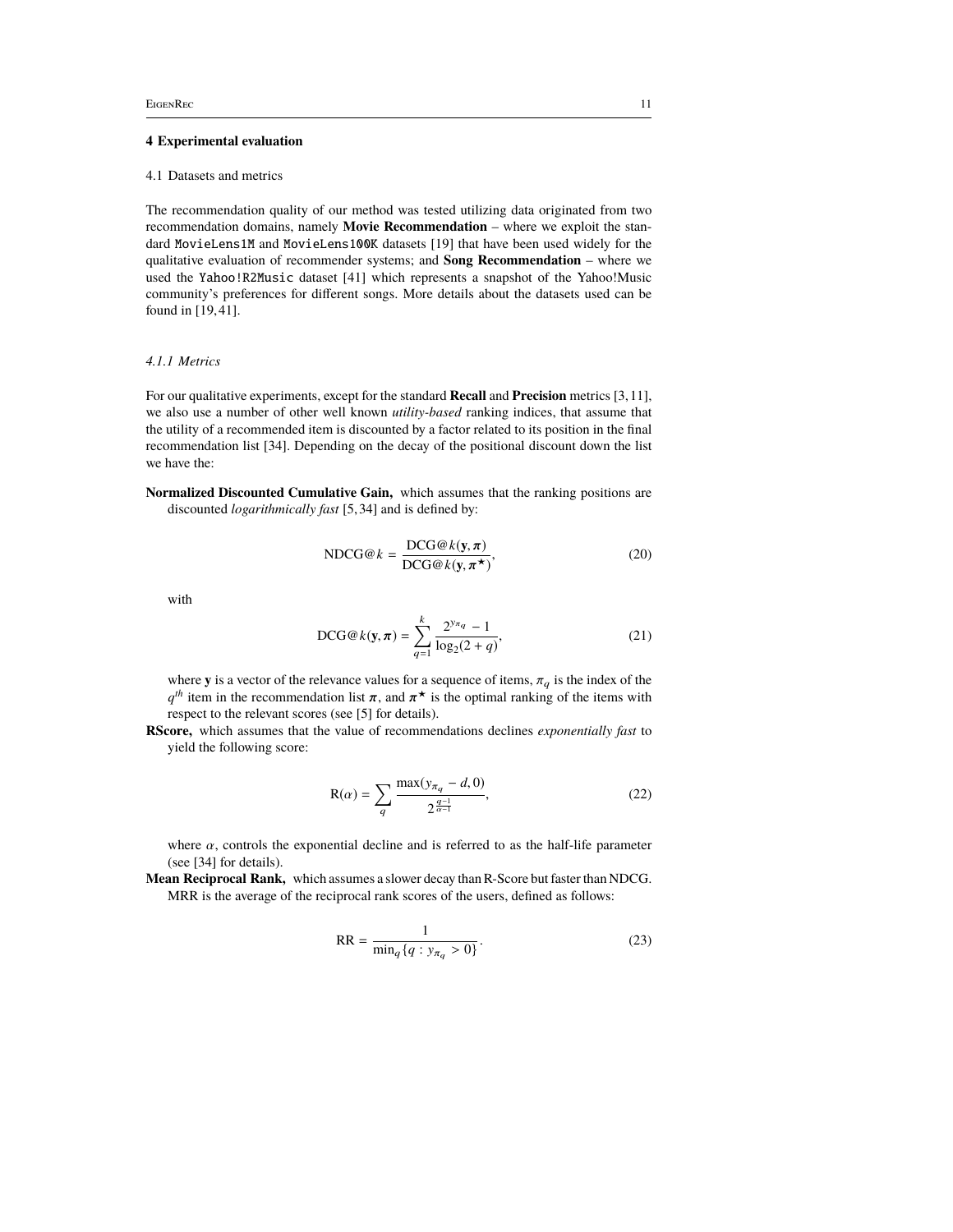4.2 Top-N recommendation quality

We compare EigenRec against a number of methods of the graph-based top-*N* recommendation family, that are considered to be promising in dealing with sparsity [12]. Generally speaking, graph-based recommendation methods represent the recommender database as a bipartite user-item graph,  $G = \{ \{V, \mathcal{U}\}, \mathcal{E} \}$  where  $\mathcal{E} = \{e_{ij} | i \in V, j \in \mathcal{U} \}$  such that  $t_{ij} \in \mathcal{R} \}$ , and try to estimate similarity or distance measures between the nodes which can be used for the computation of ranked lists of the items with respect to each user.

The five competing methods used in our experiments are: the *Pseudo-Inverse of the useritem graph Laplacian* (L†), the *Matrix Forest Algorithm* (MFA), the *Regularized Commute Time* (RCT), the *Markov Diffusion Kernel* (MD) and the *Relative Entropy Diffusion* (RED). Below we give their formal definitions.

**The pseudoinverse of the Laplacian.** This matrix contains the inner products of the node vectors in a Euclidean space where the nodes are exactly separated by the commute time distance [15]. For the computation of the **GL**† matrix we used the formula:

$$
\mathbf{G}_{\mathbf{L}^{\dagger}} \triangleq (\mathbf{L} - \frac{1}{n+m} \mathbf{e} \mathbf{e}^{\mathsf{T}})^{-1} + \frac{1}{n+m} \mathbf{e} \mathbf{e}^{\mathsf{T}},
$$
 (24)

where **L** is the Laplacian of the graph model of the recommender system,  $n$ , the number of users, and *m*, the number of items (see [14] for details).

**The MFA matrix.** MFA matrix contains elements that also provide similarity measures between nodes of the graph by integrating indirect paths, based on the matrix-forest theorem [9]. Matrix  $G_{MFA}$  was computed by

$$
\mathbf{G}_{\mathbf{MFA}} \triangleq (\mathbf{I} + \mathbf{L})^{-1},\tag{25}
$$

where **I**, the identity matrix and **L**, defined above.

**Markov Diffusion Kernel.** As discussed in [14] the underlying hypothesis behind this kernel is that similar nodes diffuse in a similar way through the graph. Concretely, if we define a stochastic matrix  $P \triangleq D^{-1}A$ , where A is the adjacency matrix of the graph and **D**, a diagonal matrix containing the outdegrees of the graph nodes, the Markov diffusion kernel with parameter *t* is defined by

$$
\mathbf{G}_{\mathbf{M}\mathbf{D}} \triangleq \mathbf{Z}(t)\mathbf{Z}^{\mathsf{T}}(t), \quad \text{with} \quad \mathbf{Z}(t) \triangleq \frac{1}{t} \sum_{\tau=1}^{t} \mathbf{P}^{\tau}.
$$
 (26)

Extensive experiments done by the authors in [14] suggest that the Markov diffusion kernel does particularly well in collaborative recommendation tasks.

**Relative Entropy Diffusion Matrix.** This similarity matrix is based on the Kullback-Leibler divergence between distributions and it is defined by

$$
\mathbf{G}_{\text{RED}} \triangleq \mathbf{Z}(t) \log(\mathbf{Z}^{\mathsf{T}}(t)) + \log(\mathbf{Z}(t)) \mathbf{Z}^{\mathsf{T}}(t),
$$
\n(27)

where **Z**(*t*) is defined as previous. As with the Markov diffusion kernel, *t* is a parameter of the model.

**Regularized Commute Time Kernel.** Finally, the Regularized Commute Time is defined by

$$
\mathbf{G}_{\text{RCT}} \triangleq (\mathbf{D} - \alpha \mathbf{A})^{-1},\tag{28}
$$

and its  $ij^{th}$  element denotes the discounted cumulated probability of visiting node  $j$  when starting from node *i* [14, 43].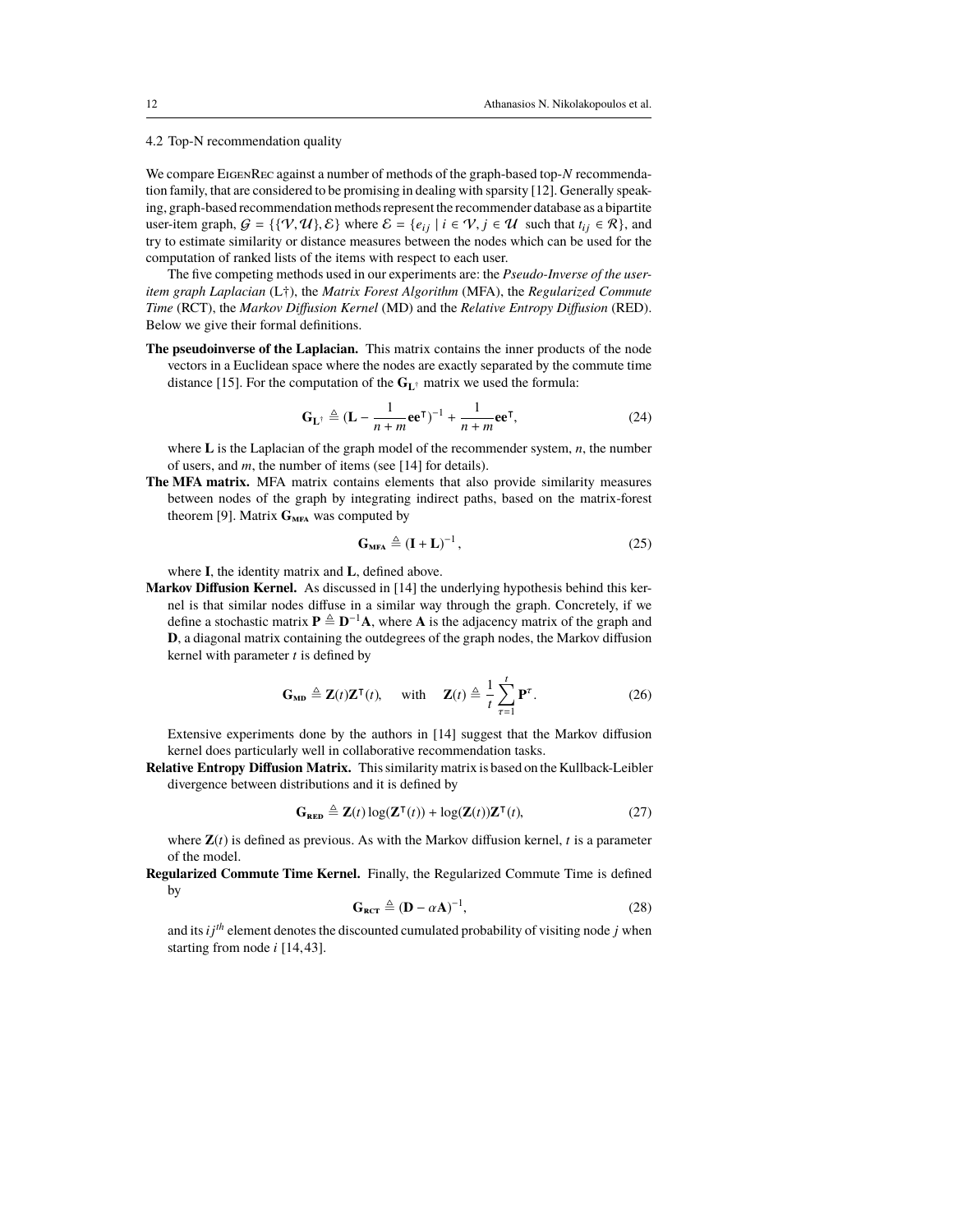For our experiments we tested each method for many different values of the parameters for every dataset and we report the best results achieved for each experiment. Table 1 shows the parametric range tested for each method. For further details about the competing methods the reader should see [9, 14] and the references therein.

**Table 1** Parameter selection for the competing recommendation methods

| Method                                   | Parameters | Range Tested                   |
|------------------------------------------|------------|--------------------------------|
| PseudoInverse of the Laplacian           |            |                                |
| Matrix Forest Algorithm                  |            |                                |
| Markov Diffusion Kernel                  |            | $1, 2, \ldots, 10, 50, 100$    |
| <b>Relative Entropy Diffusion Matrix</b> |            | $1, 2, \ldots, 10, 50, 100$    |
| Regularized Commute Time Kernel          | $\alpha$   | $10^{-6}$ , $10^{-5}$ , , 0.99 |

For our recommendation quality comparison tests we used the complete MovieLens1M dataset (denoted ML1M) and – following the dataset preparation approach used by Karypis *et al*. in [22] – a randomly selected subset of the Yahoo! Research Alliance Webscope Dataset (denoted Yahoo) with 3312 items and 7307 users.

Except for the *Standard Recommendation*, we also test the performance of our method in dealing with two very challenging and realistic scenarios that are linked to the inherent sparsity of typical recommender systems datasets. Namely, the *Long-Tail Recommendation*, where we evaluate the ability of our method in making useful recommendations of unpopular items, and the *Cold-Start Recommendation*, where we evaluate how well it does in recommending items for *New Users* in an existing recommender system (localized sparsity) as well as making recommendations for a *New Community* of users in the starting stages of the system.

### *4.2.1 Standard recommendations*

To evaluate the quality of EigenRec in suggesting top-*N* items, we have adopted the methodology proposed by Cremonesi *et al.* in [11]. In particular, we form a probe set  $P$  by randomly sampling 1.4% of the ratings of the dataset, and we use each item  $v_j$ , rated with 5-star by user  $u_i$  in  $P$  to create the test set  $T$ . For each item in  $T$ , we select randomly another 1000 unrated items of the same user, we rank the complete lists (containing 1001 items) using each of the competing methods, and we measure the respective recommendation quality.

First we test the recommendation performance of EIGENREC in the MRR metric for scaling parameters in the range [−2, 2] using all three similarity matrices. We choose the MRR metric for this test simply because it can summarize the recommendation performance in a single number which allows direct comparisons between different similarity matrices as well as different scaling parameters for each given matrix. Figure 1 reports the MRR scores as a function of the parameter *d* for every case, using the number of latent factors that produces the best possible performance for each matrix.

We see that the best performance is achieved for small positive values of parameter *d*. This was true for every similarity matrix tested, and for both datasets. Notice that this parameter was included in our model as a means to control the sensitivity of the inter-item proximity scores to the prior popularity of the items under consideration. Our results suggest, that while this popularity is important (i.e. every time the best performing scaling factor was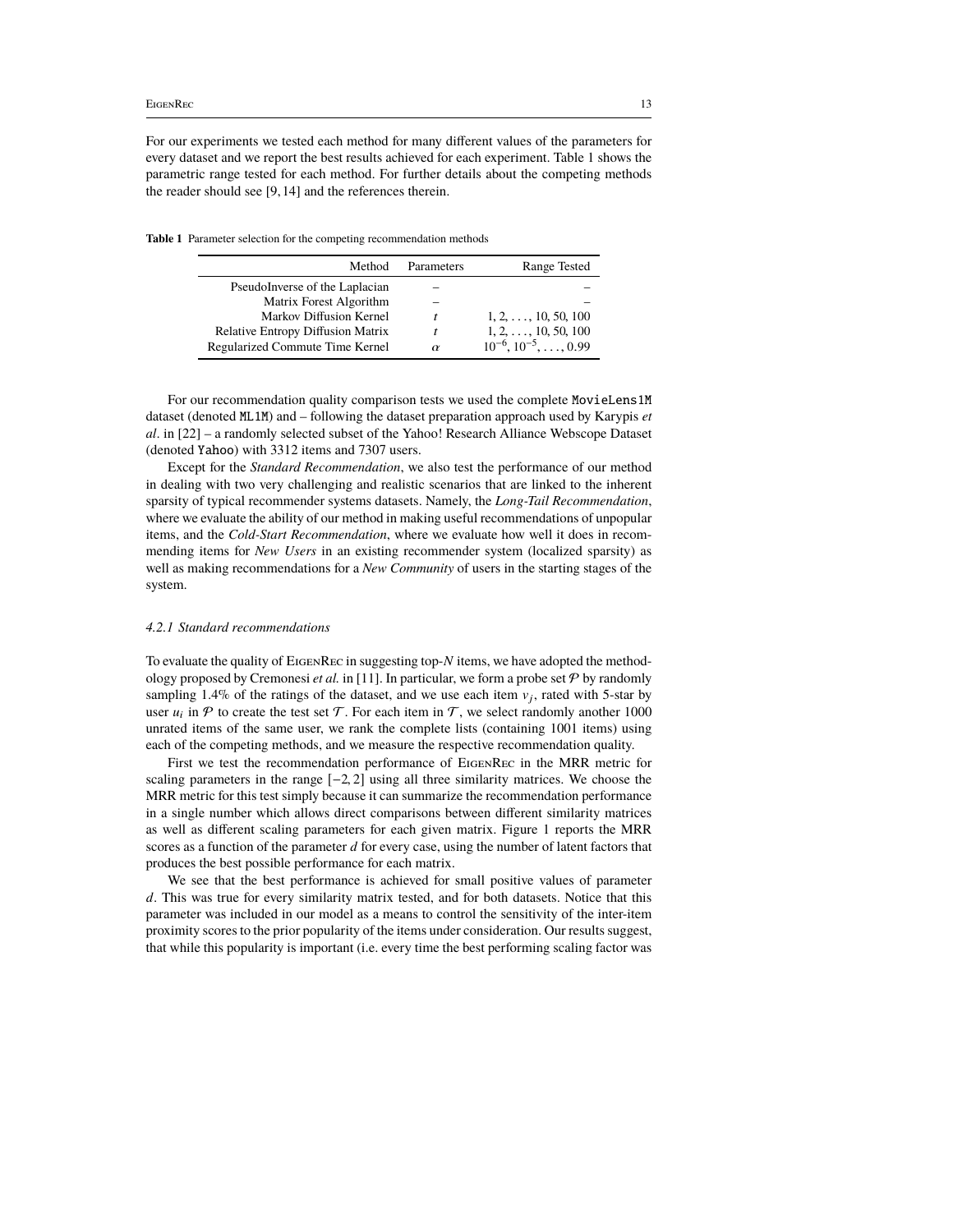

**Fig. 1** Recommendation performance of EigenRec on the MRR metric for scaling factors in the range [−2, 2] using all three similarity matrices

strictly positive), its contribution to the final matrix **A** should be weighted carefully so as not to overshadow the pure similarity component.

We see that all variations of our method outperform PureSVD every time, with the performance gap being significantly larger for the Yahoo dataset, which had a steeper performance decay as the scaling factors moved towards 1 (see Figure 1). Recall that the "black box" approach of the traditional PureSVD assumes cosine similarity (which is usually great) with scaling parameter  $d$  equal to 1 (which is usually not). As can be seen in Figure 1, simply controlling parameter *d* alone results to significant recommendation performance gains with respect to PureSVD. We find this particularly interesting, as it uncovers a fundamental limitation of the traditional PureSVD approach, that can be trivially alleviated with our approach.

We also compare EigenRec against the five graph-based methods mentioned in the beginning of this section. For these comparisons, we used the Jaccard similarity matrix. We tested each method for many different values of the parameters for every dataset and we report the best results achieved for each experiment. Figure 2 reports the Recall as a function of *N* (i.e. the number of items recommended) the Precision as a function of the Recall, the Normalized Discounted Cumulative Gain as a function of *N* and the RScore as a function of the halflife parameter  $\alpha$ , for the Yahoo (first row) and the MovieLens1M (second row) datasets. As for Recall(*N*) and NDCG@N, we consider values of *N* in the range  $[1, \ldots, 20]$ ; larger values can be safely ignored for a typical top-*N* recommendation task [11]. As we can see, EigenRec outperforms every other method considered, for all datasets and in all metrics, reaching for example, at  $N = 10$  a recall around 60%. This means that 60% of the 5-starred items were presented in the top-10 out of the 1001 places in the recommendation lists of the respective users.

#### *4.2.2 Long-Tail recommendations*

The distribution of rated items in recommender systems is long-tailed, i.e. most of the ratings are concentrated in a few very popular items, leaving the rest of the itemspace unevenly sparse. Of course, recommending popular items is an easy task, adding little utility in recommender systems; on the other hand, the task of recommending long-tail items adds *novelty* and *serendipity* to the users [11], and it is also known to increase substantially the profits of e-commerce companies [1, 42]. The innate sparsity of the problem however – which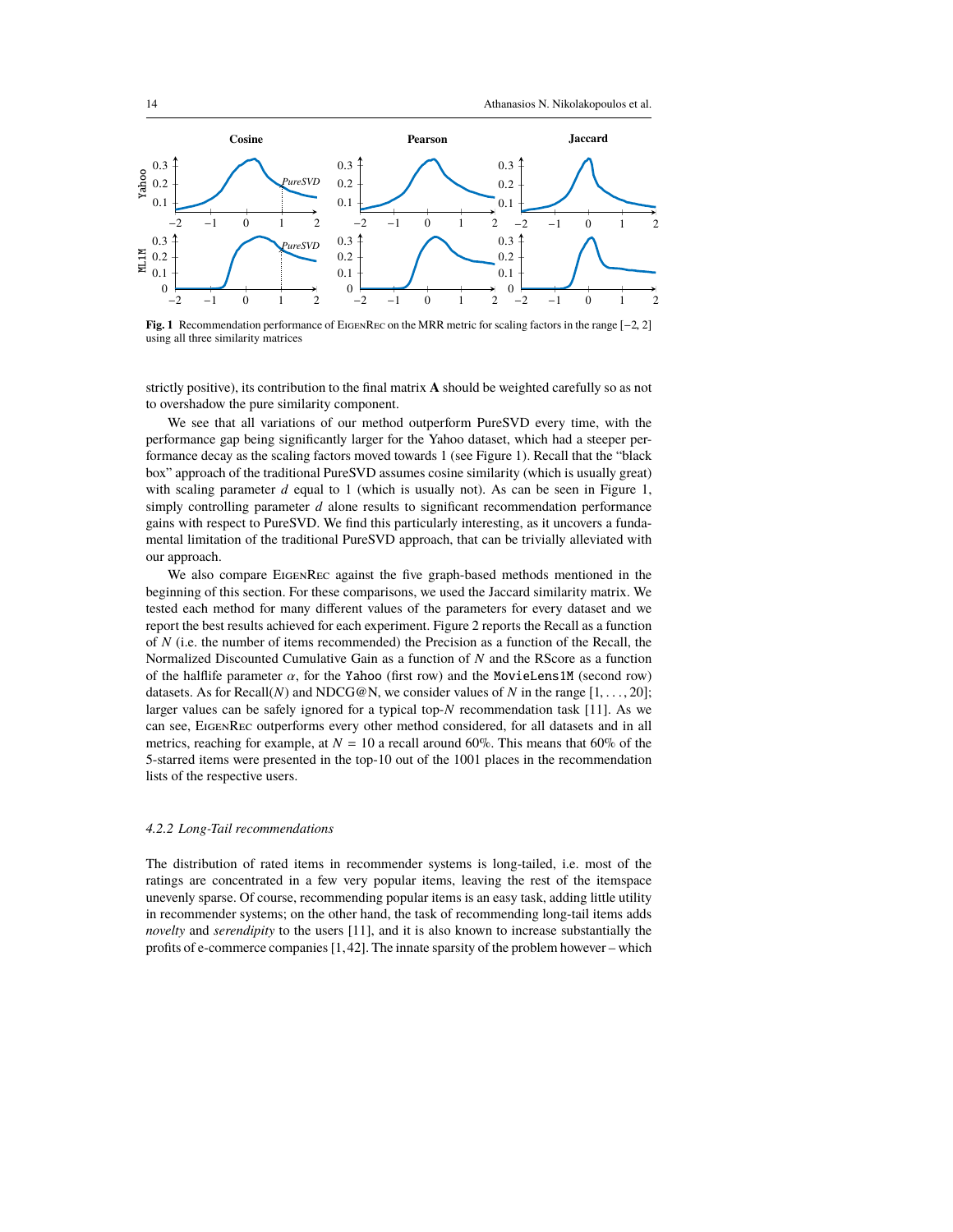

**Fig. 2** Evaluation of the recommendation quality using the Recall@N, Precision, NDCG@N and RScore metrics

is aggravated even more for long-tail items – presents a major challenge for the majority of state-of-the-art collaborative filtering methods.

To evaluate EigenRec in recommending long-tail items, we adopt the methodology described in [11]. In particular, we order the items according to their popularity which was measured in terms of number of ratings, and we partition the test set  $\mathcal T$  into two subsets,  $\mathcal{T}_{\text{tail}}$  and  $\mathcal{T}_{\text{head}}$ , that involve items originated from the long-tail, and the short-head of the distribution respectively. We discard the items in  $\mathcal{T}_{head}$  and we evaluate EIGENREC and the other algorithms on the  $\mathcal{T}_{tail}$  test set, using the procedure explained in §4.2.1.

Having evaluated the performance of EigenRec in the MRR metric for all three similarity matrices, we obtained very good results for every case, with marginally better recommendation quality achieved for the Jaccard similarity component with 241 and 270 latent factors and scaling factor 0.2 and 0.4 for the Yahoo and the MovieLens1M datasets respectively. Proceeding with these parameter settings we run EigenRec against the other graph-based algorithms and we report the results in Figure 3. It is interesting to notice that MFA and  $L^{\dagger}$ do particularly well in the long-tail recommendation task, especially in the sparser Yahoo dataset. They even manage to surpass RED, which had reached the second place when the popular items were included (Figure 2). Once again, we see that EigenRec achieves the best results, in all metrics and for both datasets.

We have seen that both in standard and long-tail recommendation scenarios, our approach gives very good results, consistently outperforming – besides PureSVD – a number of elaborate graph-based methods, known to work very well in uncovering nontrivial similarities through the exploitation of transitive relations that the graph representation of the data brings to light [12]. In our final set of experiments, presented next, we test the performance of EigenRec in dealing with sparsity in its most extreme manifestations; the Cold-Start Problems.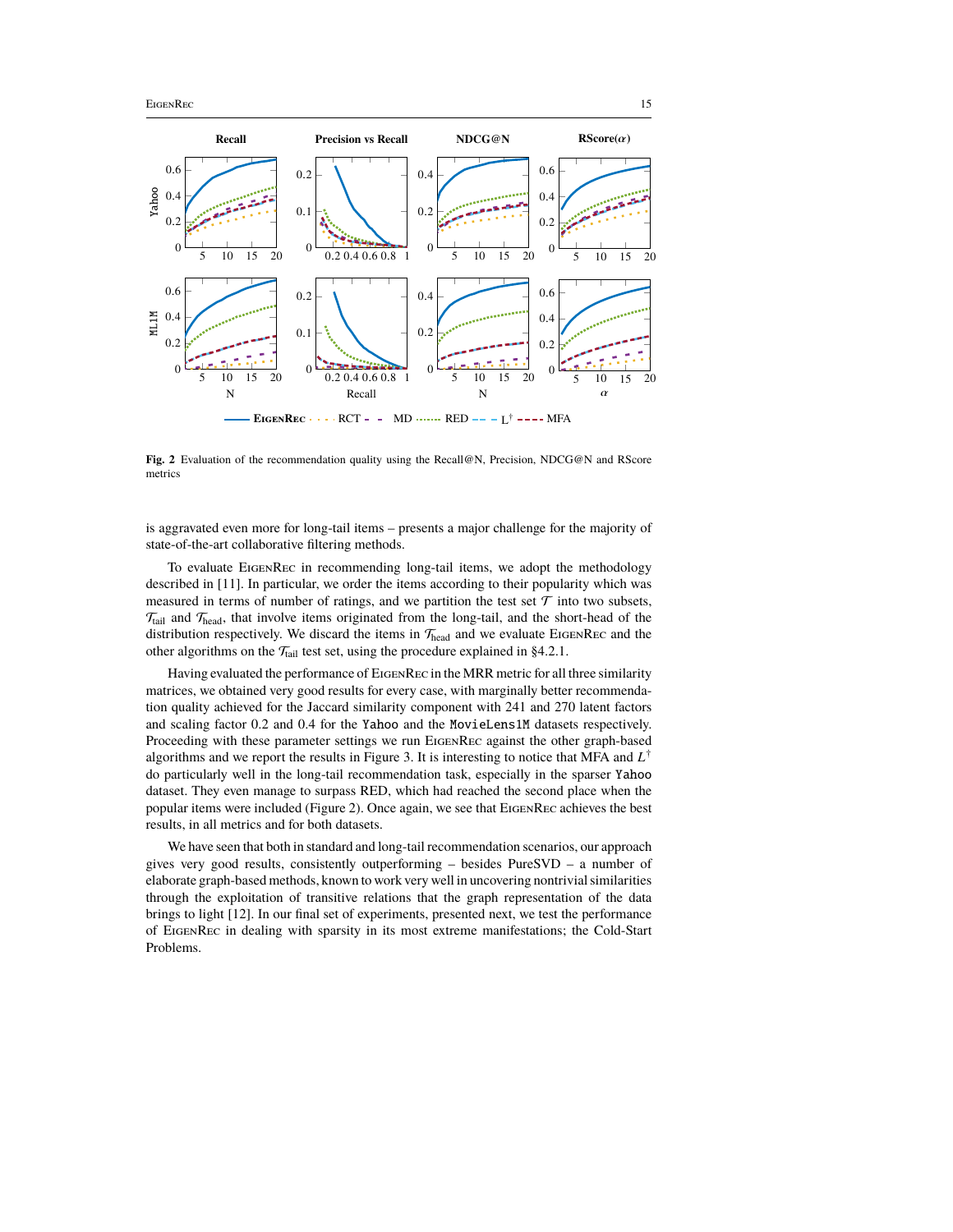

**Fig. 3** Evaluation of the Long-Tail recommendation quality using the Recall@N, Precision, NDCG@N and RScore metrics

# *4.2.3 Cold-Start recommendations*

The cold-start problem refers to the difficulty of making reliable recommendations due to an initial lack of ratings [8]. This is a very common problem faced by real recommender systems in their beginning stages, when the number of ratings for the collaborative filtering algorithms to uncover similarities between items or users are insufficient (*New Community Problem*). The problem can arise also when introducing new users to an existing system (*New Users Problem*); typically new users start with only a few ratings, making it difficult for the collaborative filtering algorithm to produce reliable personalized recommendations. This can be seen as a type of localized sparsity problem and it represents one of the ongoing challenges faced by recommender systems in operation.



**EigenRec RCT BUMD BURED BUL† BUMFA** 

**Fig. 4** New-Community recommendation quality using the MRR metric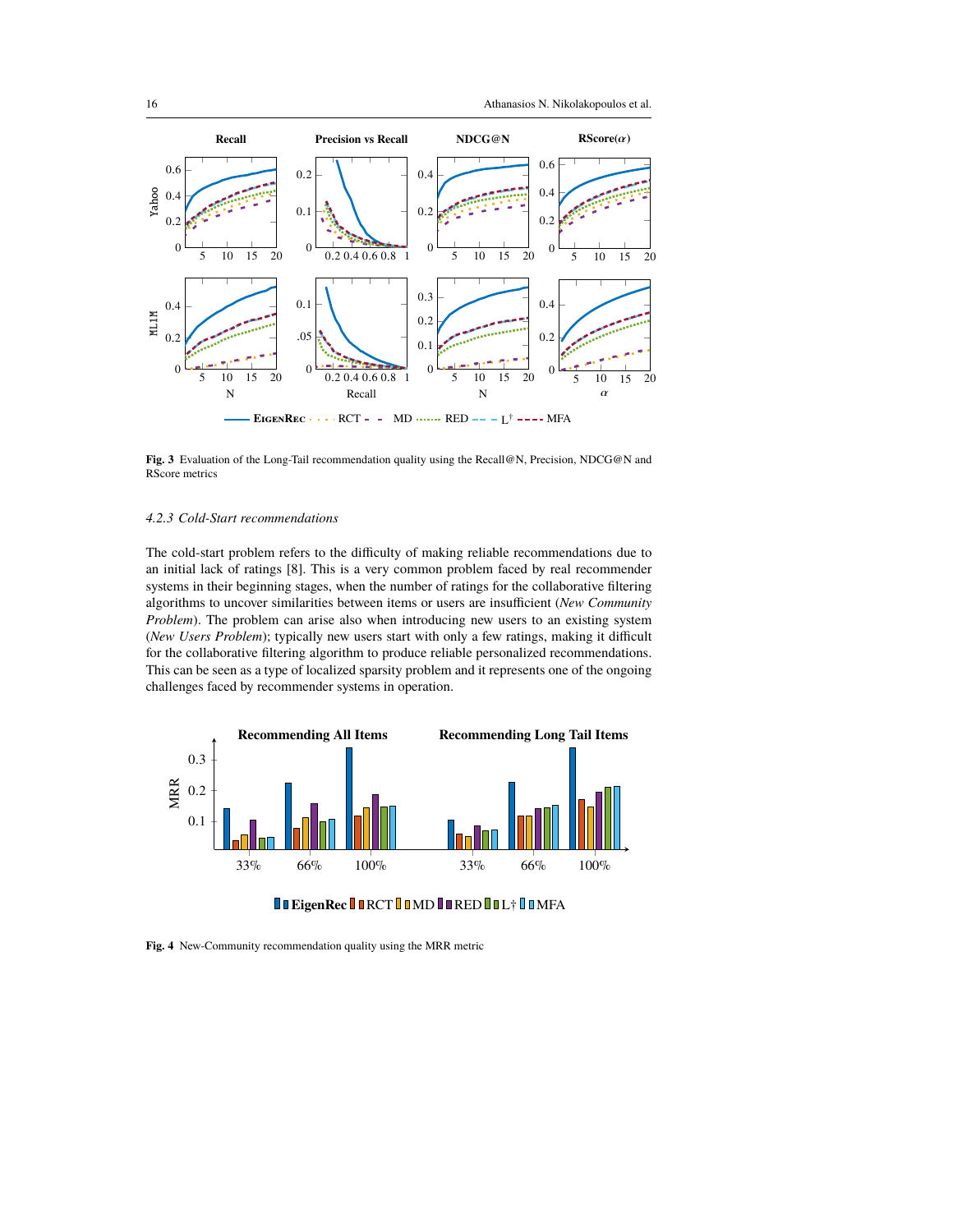*New Community Problem:* To test the performance of EIGENREC in dealing with the new community problem, we conduct the following experiment: We simulate the phenomenon by randomly selecting to include 33%, and 66% of the Yahoo dataset on two new artificially sparsified versions in such a way that the first dataset is a subset of the second. The idea is that these new datasets represent snapshots of the initial stages of the recommender system, when the community of users was new and the system was lacking ratings [27]. Then, we take the new community datasets and we create test sets following the methodology described in Section 4.2.1; we run all the algorithms and we evaluate their performance using the MRR, which makes it easier to compare the top- $N$  quality for the different stages in the system's evolution. We test for both standard and long-tail recommendations and we report the results in Figure 4. We clearly see that EigenRec outperforms every other algorithm, even in the extremely sparse initial stage where the system is lacking 2/3 of its ratings. In the figure, we report the qualitative results using the Cosine similarity this time, however, the performance of the three similarity components we propose was found to be equally good.

*New Users Problem:* In order to evaluate the performance of our algorithm in dealing with new users, we again use the Yahoo dataset and we run the following experiment. We randomly select 50 users having rated 100 items or more, and we randomly delete 95% of their ratings. The idea is that the modified data represent an "earlier version" of the dataset, when these users were new to the system, and as such, had fewer ratings. Then, we take the subset of the dataset corresponding to these new users and we create the test set as before, using 10% as a cut-off for the Probe Set this time, in order to have enough 5-rated movies in the Test Set to estimate reliably the performance quality. The results are presented in Figure 5. We see that EigenRec manages to outperform all competing algorithms in all metrics as before.



**Fig. 5** New-Users recommendation quality using the Recall@N, Precision, NDCG@N and RScore metrics

# *4.2.4 Discussion*

The qualitative results presented above indicate that our method is able to produce high quality recommendations, alleviating significant problems related to sparsity. Let us mention here that the competing algorithms are considered among the most promising methods in the literature to address sparsity problems [12]. This was verified in our experiments as well. Indeed, our results clearly show that the graph-based methods perform very well with their comparative performance increasing with the sparsity of the underlying dataset, and reaching its maximum in the cold-start scenarios. EigenRec nonetheless managed to perform even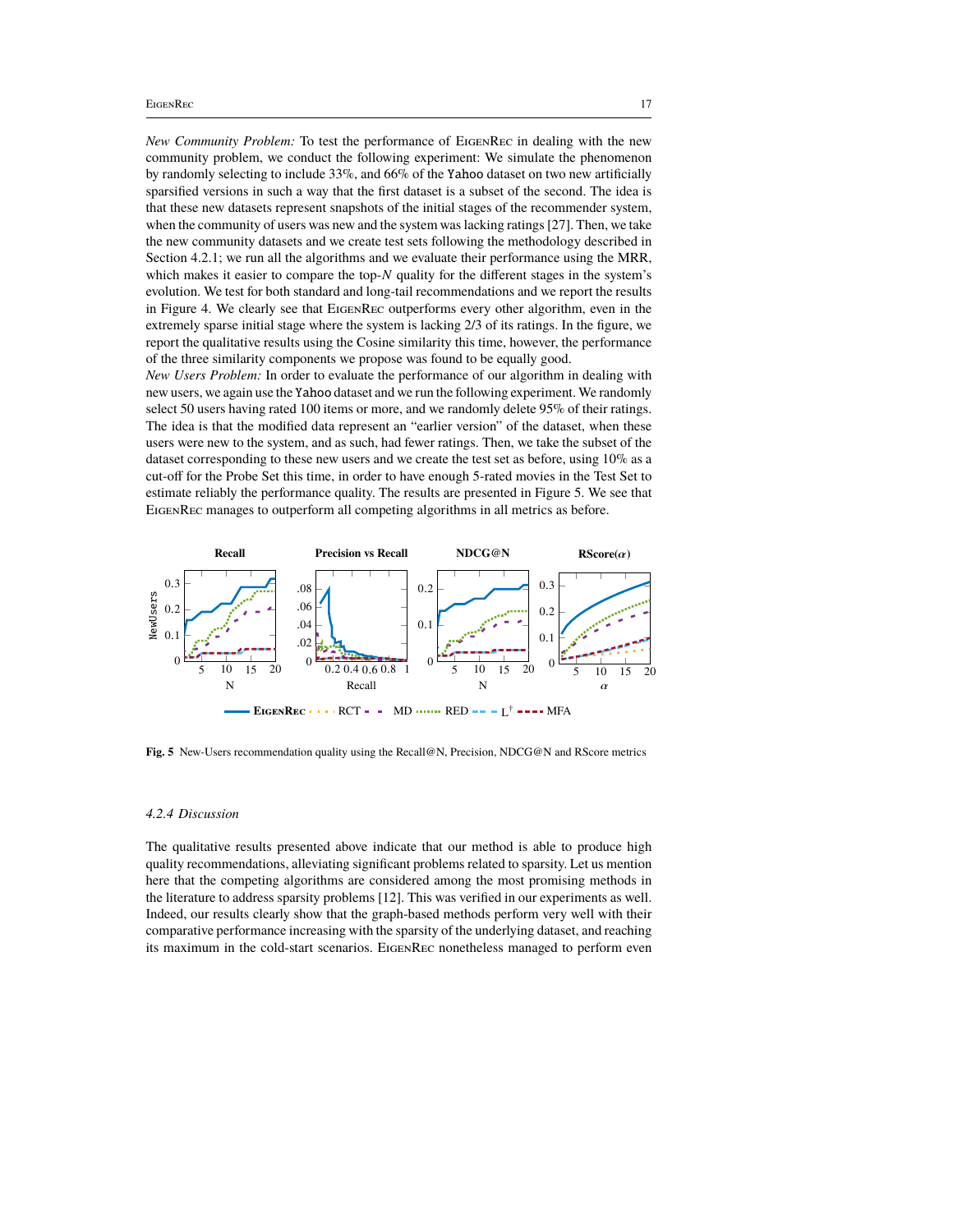better, in every recommendation setting considered, being at the same time by far the most economical method from a computational point of view. Note here that all competing methods require handling a graph of  $m + n$  nodes (where  $m$  the number of items and  $n$  the number of users), with the extraction of the recommendation scores many times involving inversions of (*m* + *n*)-dimensional square matrices etc. – problems that easily become intractable as the population of users in the system increases. EigenRec, on the contrary having a significantly friendlier computational profile, denotes a qualitative and feasible option for realistic top-*N* recommendation settings.

The choice of the scaling factor was found to be particularly significant for each and every pure similarity component. For the cosine similarity, in particular, we observed that the best results were always achieved for scaling parameters away from 1, making the traditional PureSVD algorithm, "qualitatively dominated" in every case considered. Regarding the best choice for the pure similarity component, the differences in recommendation quality observed in our experiments were relatively small. Therefore, our observations suggest that – at least for the recommendation scenarios considered in this work – all three simple interitem proximity matrices present good candidates for high quality recommendations, with the **Kcos** being slightly more convenient to handle computationally.

#### **5 Evaluation of the computational performance in distributed memory environments**

In this section we test the computational performance of our method in distributed memory environments. The experiments were performed on the Mesabi Linux cluster at the Minnesota Supercomputing Institute. Mesabi is an HP Linux cluster with a total of 741 nodes of various configurations and a total of 17,784 compute cores provided by Intel Haswell E5-2680v3 processors. Each standard node of Mesabi features 64 GB of RAM. In total, Mesabi provides 711 Tflop/s of peak performance.

We implemented EigenRec in Fortran 90. Communication among the set of available processors was performed by means of the Message Passing Interface (MPI) standard [36], and each MPI process was tied to a distinct compute core of Mesabi. Moreover, for each MPI process we set the number of threads equal to one. The source codes were compiled with the Intel MPI compiler (mpiifort) using the -O3 optimization level, and all computations were performed in 64-bit arithmetic. The linear algebra operations were performed by the appropriate routines in the Intel Math Kernel (Release 11.3) scientific library [6].

Table 2 reports the speedups (for up to 64 MPI processes) of the distributed memory implementation of Lanczos over its sequential execution, as well as the total number of iterations performed by Lanczos to compute the  $f = 50$ , 100, 150, 200, 300 leading eigenvectors of  $A = W^{\dagger}W$  for the complete MovieLens20M and Yahoo datasets. As we increase the number of MPI processes, the scalability of EigenRec is controlled by two key factors: a) the intrinsic sparsity of the recommender datasets, and b) the operations performed within the Lanczos algorithm. The sparsity of the datasets shifts the MV product to be more memory-bound (limited by bandwidth), in the sense that the CPU is not fully exploited each time we read data from the memory (a reality inherent to all methods based on sparse matrix computations). Moreover, the rest of the computations performed in parallel – like the inner products and the orthogonalization procedure – are generally dominated by latency and low granularity, which in turn also puts a limitation to the maximum scalability of the method6.

<sup>6</sup> Note that to alleviate this, one can use sophisticated parallel schemes that try to overlap communication with computations; however, their analysis goes deep into high-performance computing and lies outside the scope of this paper.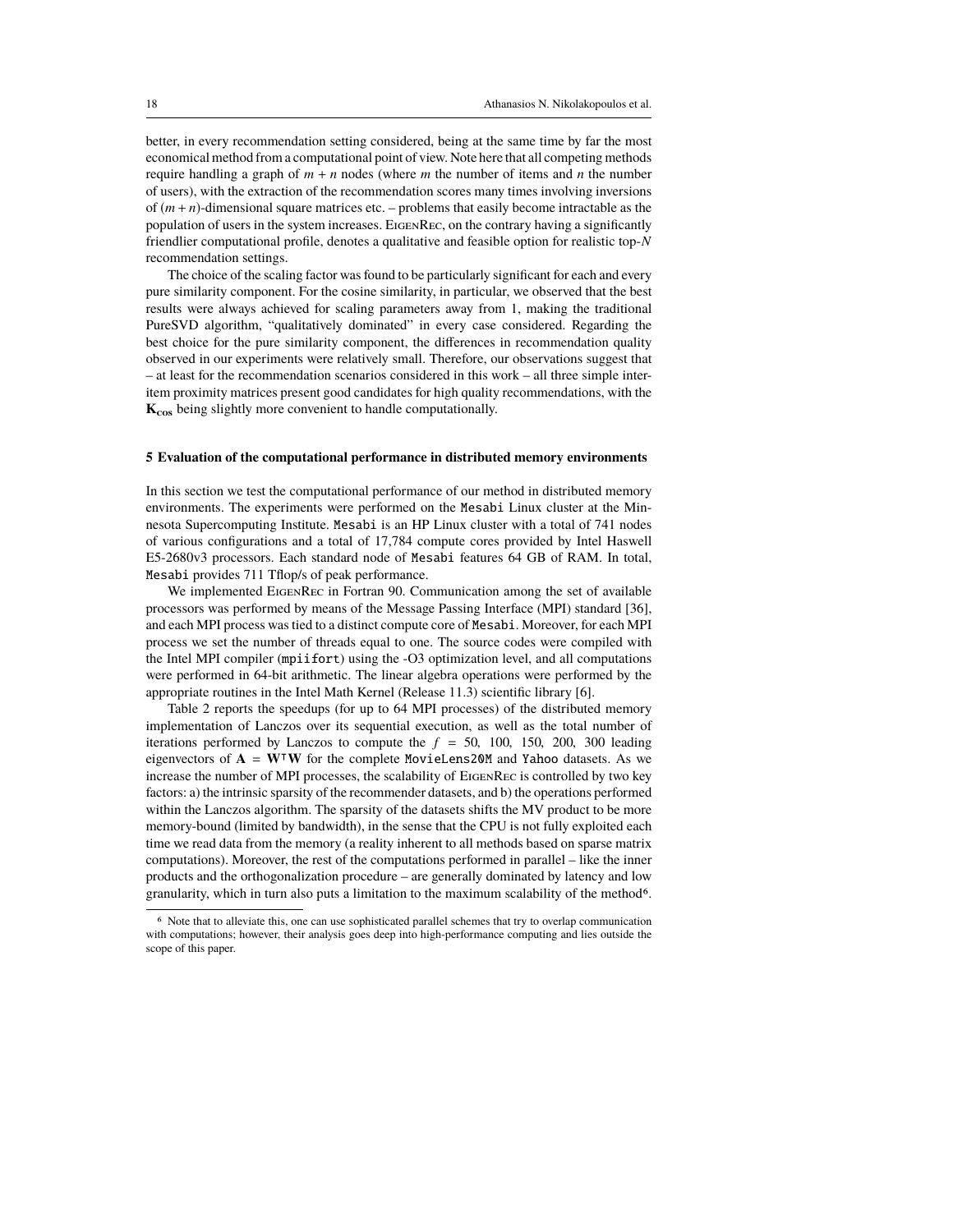|                                                                             | MovieLens20M                                           |                                                        |                                                       |                                                       | Yahoo                                                 |                                                       |                                                       |                                                       |                                                       |                                                       |
|-----------------------------------------------------------------------------|--------------------------------------------------------|--------------------------------------------------------|-------------------------------------------------------|-------------------------------------------------------|-------------------------------------------------------|-------------------------------------------------------|-------------------------------------------------------|-------------------------------------------------------|-------------------------------------------------------|-------------------------------------------------------|
|                                                                             | $f=50$                                                 | 100                                                    | 150                                                   | 200                                                   | 300                                                   | $f=50$                                                | 100                                                   | 150                                                   | 200                                                   | 300                                                   |
| 1 core<br>2 cores<br>4 cores<br>8 cores<br>16 cores<br>32 cores<br>64 cores | 1.00<br>1.76<br>3.20<br>5.40<br>8.38<br>11.57<br>15.19 | 1.00<br>1.97<br>3.44<br>5.62<br>8.58<br>11.50<br>16.32 | 1.00<br>1.72<br>2.96<br>4.73<br>7.02<br>9.46<br>13.35 | 1.00<br>1.90<br>3.20<br>5.05<br>7.23<br>9.40<br>13.44 | 1.00<br>1.65<br>2.71<br>4.10<br>5.80<br>7.27<br>10.34 | 1.00<br>2.00<br>3.45<br>4.32<br>6.52<br>8.78<br>10.50 | 1.00<br>2.32<br>3.71<br>4.75<br>6.97<br>9.30<br>11.29 | 1.00<br>2.35<br>3.77<br>5.16<br>7.88<br>9.79<br>10.42 | 1.00<br>2.40<br>3.86<br>5.19<br>7.79<br>9.57<br>11.23 | 1.00<br>1.93<br>3.15<br>4.01<br>5.99<br>8.94<br>10.66 |
| Lanczos steps                                                               | 160                                                    | 290                                                    | 430                                                   | 570                                                   | 790                                                   | 150                                                   | 280                                                   | 410                                                   | 540                                                   | 820                                                   |
| <b>EIGENREC</b>                                                             |                                                        |                                                        |                                                       |                                                       |                                                       |                                                       |                                                       |                                                       |                                                       |                                                       |

**Table 2** Lanczos speedups over sequential execution for an increasing number of MPI processes (also shown graphically in the last row). '*Lanczos steps*': total number of iterations performed by Lanczos

Taking into account these inherent restrictions of the underlying problem, we can see that the scalability of the method is satisfactory.

Figure 6 plots the percentage of the total wall-clock times of the EigenRec computation spent on MV products (denoted "MV"), and orthogonalization (denoted by "Orth"), for the experiments reported in Table 2. As we increase the number of sought latent factors  $f$ , the percentage of time spent on orthogonalization increases as well. Note here that the complexity of the orthogonalization procedure is quadratic to the number of iterations in Lanczos, while that of MV only linear. Thus, as the value of *f* increases, we expect orthogonalization to account for a higher percentage of the wall-clock times, especially for datasets for which the ratio of *nnz* over the number of items is small. Indeed, for the Yahoo dataset, the latter ratio is more than 5250, and, for the values of *f* tested, performing the MV products requires far more time than the orthogonalization procedure. On the other hand, for the MovieLens20M dataset, for which this ratio is less that 750, the percentage of the amount of time spent on orthogonalization is considerable even for  $f = 50$ , and it reaches to more than 50% when we use 32 MPI processes to compute  $f = 300$  latent factors. In addition to the increase of orthogonalization costs for higher values of *f* , we can also notice an increase in the percentage of time spent on orthogonalization as the number of MPI processes increases. Different options to decrease the amount of time spent on orthogonalization is to combine Lanczos with polynomial filtering [2] and/or thick restarting [38]. Another alternative is to use Lanczos in combination with domain decomposition approaches [23].

Note here that in contrast with the experiments performed in §4 (where we needed to work with a small subset of Yahoo in order to handle the computational burden of running the competing algorithms), in this section we consider the complete Yahoo dataset, which contains around 717 million ratings given by over 1.8 million users to more than 136 thousand songs. Even for such large-scale problem, our parallel implementation of EigenRec exploiting no more that 64 cores, allows us to compute the recommendations very efficiently. For example if we fix *d*, *f* to the values that give the best results in our qualitative tests, computing recommendations for all users takes around 5 seconds for the MovieLens20M and less than 6 minutes for the Yahoo dataset.

# **6 Remarks on related work**

Factorization of a sparse similarity matrix was used to predict ratings of jokes in the Eigen-Taste system [18]. The authors first calculate the Pearson's correlation scores between the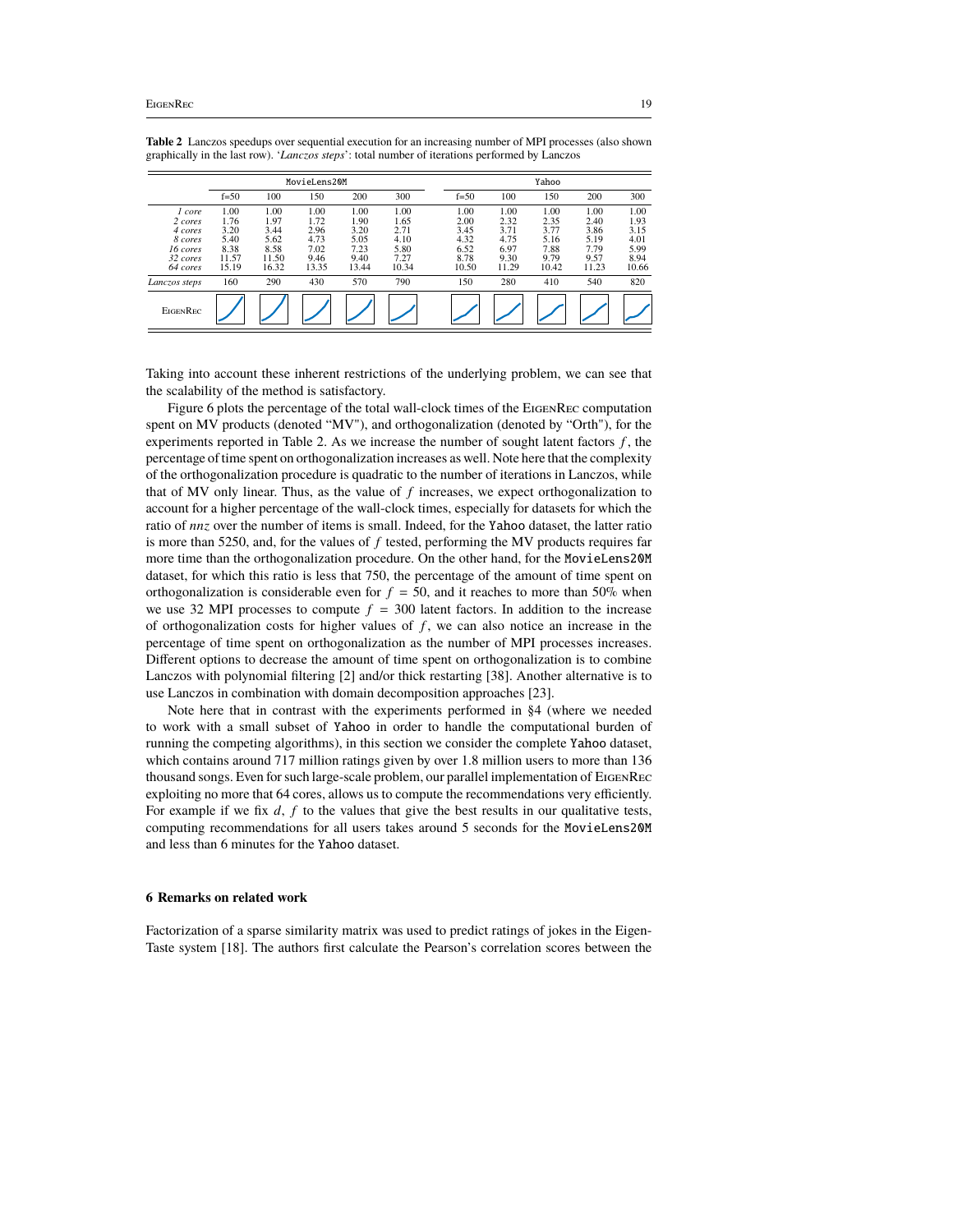

**Fig. 6** Percentage of the total wall-clock time of Lanczos spent on MV (left) and orthogonalization (right) for the experiments reported in Table 2

jokes and then form a denser latent space in which they cluster the users. The predicted rating of a user about a particular item is then calculated as the mean rating of this item, made by the rest of the users in the same cluster. The approach followed here differs significantly. The fact that we pursue ranking-based recommendations grants us the flexibility of not caring about the exact recommendation scores and allows us to introduce our novel proximity matrix, which except its pure similarity core also includes an important scaling component which was found to greatly influence the overall quality in every recommendation scenario.

In the literature one can find many "content-aware" methods (both learning-based [17, 13, 35] and graph-based [27, 31]) that deal with cold-start problems exploiting meta-information about the items and/or the users outside the ratings matrix (e.g. the genre or the director of a movie, the composer of a piece of music etc.). EigenRec, on the contrary, is a pure collaborative filtering method, i.e. it neither assumes nor exploits any information about the users or the items other than the ratings matrix.

The computational core of our method is the classic Lanczos algorithm, which, together with his modifications, has been extensively used in the context of numerical linear algebra for the computation of the eigenvectors and/or singular triplets of large sparse matrices7. From a qualitative perspective, Blom and Ruhe [7] suggested the use of an algorithm closely related to Latent Semantic Indexing, which employs the Lanczos bidiagonalization technique to generate two sets of vectors that essentially replace the left and right singular vectors, lowering the computational cost. Chen and Saad [10] have recently examined the use of Lanczos vectors in applications where the major task can be reduced to computing a matrixvector product in the principal singular directions of the data matrix; they demonstrated the effectiveness of this approach on two different problems originated from information retrieval and face recognition. Also, in [28], the authors examine the use of Lanczos vectors for a very fast "crude" construction of a latent space that avoids overfitting extremely sparse datasets.

<sup>7</sup> Different approaches to compute partial singular value decompositions of sparse matrices can be found in [39, 40].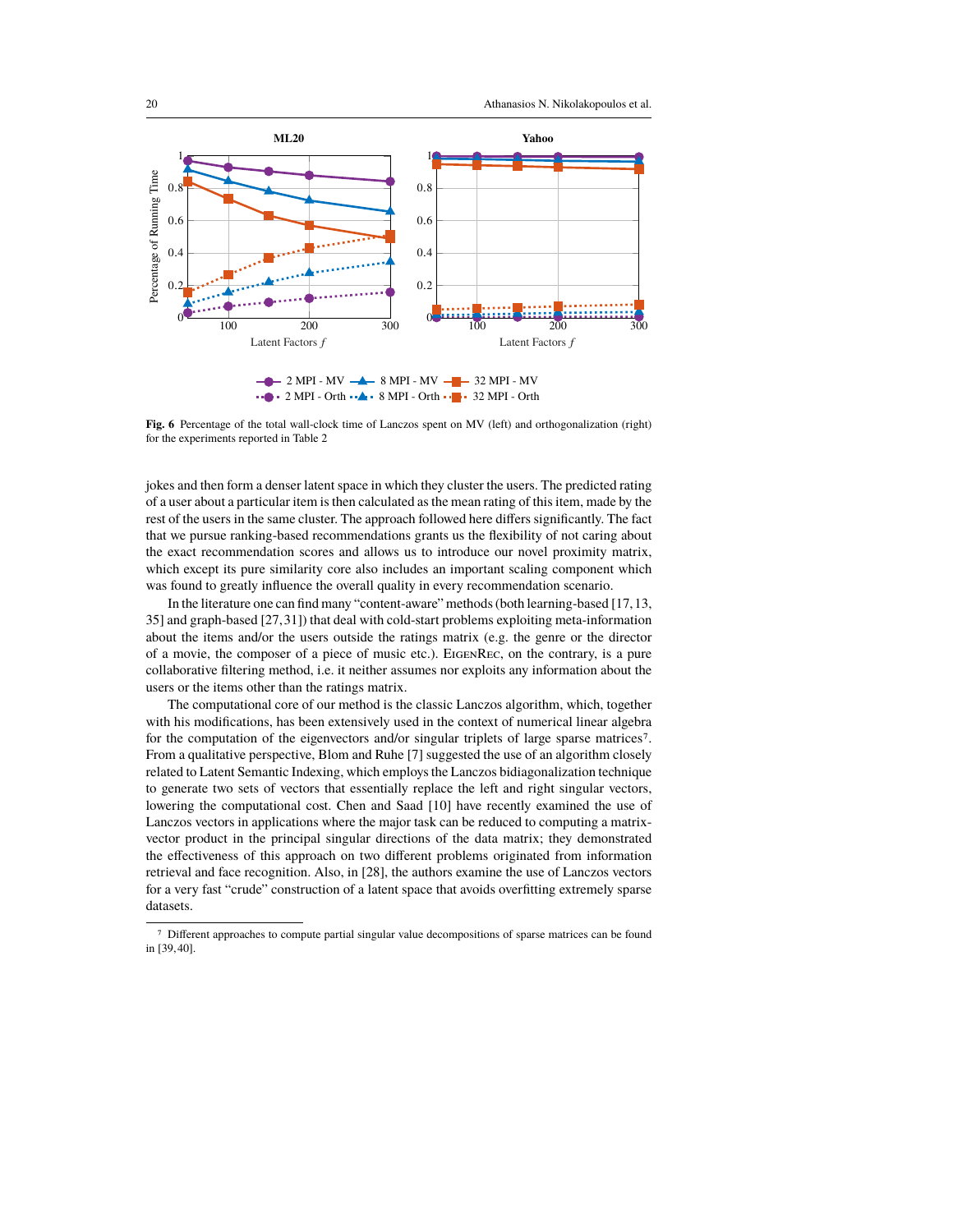#### **7 Conclusions and future work**

In this work, we introduced EigenRec; a versatile and computationally efficient latent factor framework for top-*N* recommendations; EigenRec works by building a low-dimensional subspace of a novel inter-item proximity matrix consisting of a similarity and a scaling component. We showed that the well-known PureSVD algorithm can be seen within our framework and we demonstrated experimentally that its implicit suboptimal treatment of the prior popularity of the items inevitably limits the quality of the recommendation lists it yields; a problem that can be painlessly alleviated through our approach.

An interesting direction that we are currently pursuing involves the definition of richer inter-item proximity matrices, and the exploration of their effect in recommendation quality. The scaling component in particular, could be exploited to account for the fact that virtually all data for training recommender systems are subject to selection biases [21, 33] (e.g. one could define this component in a systematic way, incorporating information about the propensities of observing the data). In this paper, we restricted ourselves in using simple components that can be handled efficiently from a computational point of view while being able to yield good recommendations. We performed a comprehensive set of experiments on real datasets and we showed that EigenRec achieves very good results in widely used metrics against several state-of-the-art graph-based collaborative filtering techniques. Our method was also found to behave particularly well even when the sparsity of the dataset is severe – as in the New Community and the New Users versions of the Cold-Start problem – where it outperformed all other methods considered. Finally, our experiments suggest that EigenRec has a favorable computational profile and presents a viable candidate for big data scenarios.

**Acknowledgements** Vassilis Kalantzis was partially supported by a Gerondelis Foundation Fellowship. The authors acknowledge the Minnesota Supercomputing Institute (http://www.msi.umn.edu) at the University of Minnesota for providing resources that contributed to the research results reported within this paper.

# **References**

- 1. Anderson, C.: The long tail: Why the future of business is selling less of more. Hyperion (2008)
- 2. Aurentz, J.L., Kalantzis, V., Saad, Y.: cucheb: A gpu implementation of the filtered lanczos procedure. Computer Physics Communications (2017)
- 3. Baeza-Yates, R., Ribeiro-Neto, B.: Modern Information Retrieval, 2nd edn. Addison-Wesley Publishing Company, USA (2008)
- 4. Bai, Z., Demmel, J., Dongarra, J., Ruhe, A., van der Vorst, H.: Templates for the solution of algebraic eigenvalue problems: a practical guide, vol. 11. Siam (2000)
- 5. Balakrishnan, S., Chopra, S.: Collaborative ranking. In: Proceedings of the fifth ACM international conference on Web search and data mining, WSDM '12, pp. 143–152. ACM, New York, NY, USA (2012). DOI 10.1145/2124295.2124314. URL http://doi.acm.org/10.1145/2124295.2124314
- 6. Blackford, L.S., Petitet, A., Pozo, R., Remington, K., Whaley, R.C., Demmel, J., Dongarra, J., Duff, I., Hammarling, S., Henry, G., et al.: An updated set of basic linear algebra subprograms (blas). ACM Transactions on Mathematical Software **28**(2), 135–151 (2002)
- 7. Blom, K., Ruhe, A.: A krylov subspace method for information retrieval. SIAM Journal on Matrix Analysis and Applications **26**(2), 566–582 (2004)
- 8. Bobadilla, J., Ortega, F., Hernando, A., GutiéRrez, A.: Recommender systems survey. Know.-Based Syst. **46**, 109–132 (2013). DOI 10.1016/j.knosys.2013.03.012. URL http://dx.doi.org/10.1016/ j.knosys.2013.03.012
- 9. Chebotarev, P., Shamis, E.: The matrix-forest theorem and measuring relations in small social groups. Automation and Remote Control **58**(9), 1505–1514 (1997)
- 10. Chen, J., Saad, Y.: Lanczos vectors versus singular vectors for effective dimension reduction. Knowledge and Data Engineering, IEEE Transactions on **21**(8), 1091–1103 (2009)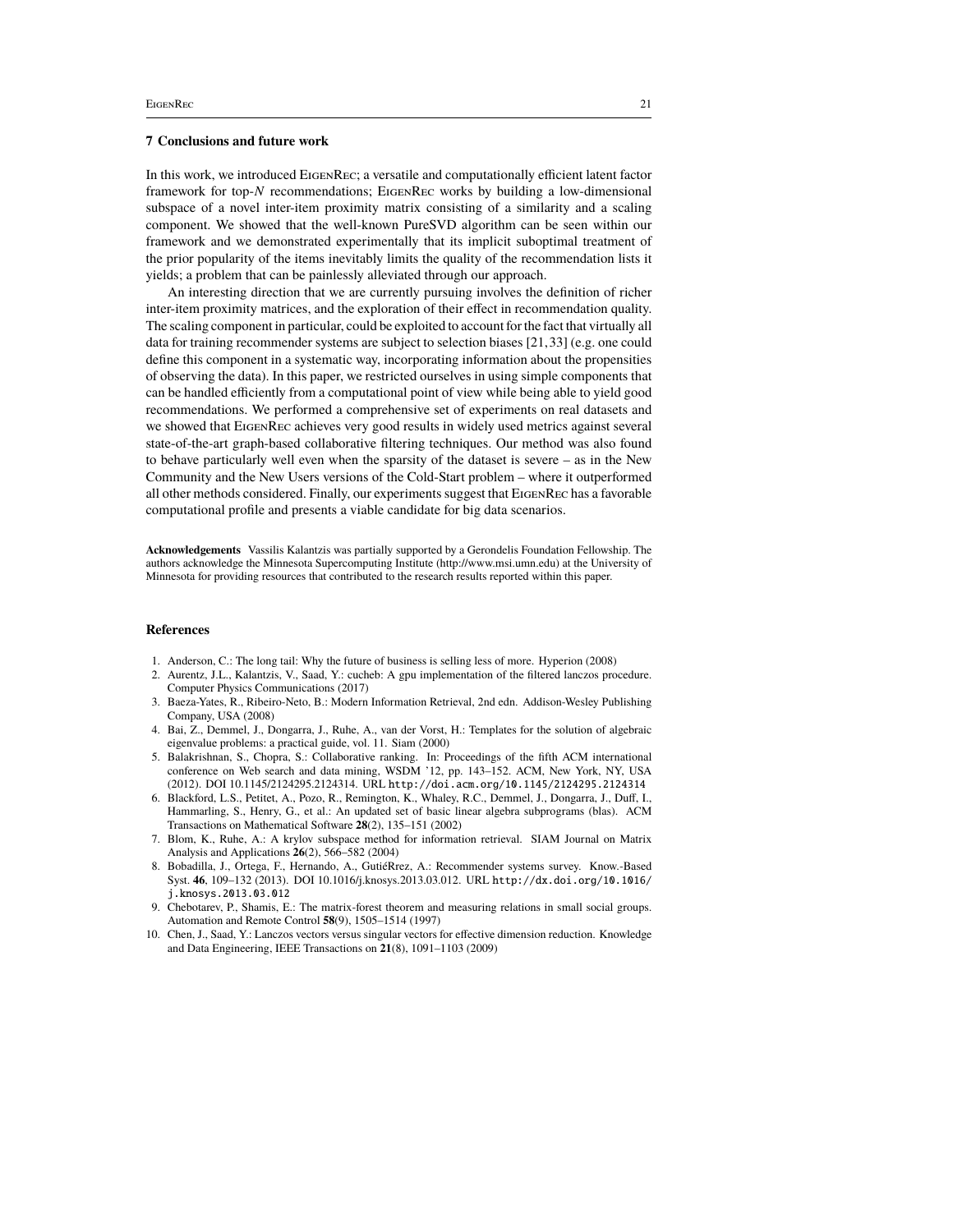- 11. Cremonesi, P., Koren, Y., Turrin, R.: Performance of recommender algorithms on top-n recommendation tasks. In: Proceedings of the fourth ACM conference on Recommender systems, RecSys '10, pp. 39-46. ACM (2010). DOI 10.1145/1864708.1864721. URL http://doi.acm.org/10.1145/1864708. 1864721
- 12. Desrosiers, C., Karypis, G.: A comprehensive survey of neighborhood-based recommendation methods. In: F. Ricci, L. Rokach, B. Shapira, P.B. Kantor (eds.) Recommender Systems Handbook, pp. 107–144. Springer US (2011). DOI 10.1007/978-0-387-85820-3\\_4. URL http://dx.doi.org/10.1007/ 978-0-387-85820-3\\_4
- 13. Elbadrawy, A., Karypis, G.: User-specific feature-based similarity models for top-n recommendation of new items. ACM Trans. Intell. Syst. Technol. **6**(3), 33:1–33:20 (2015). DOI 10.1145/2700495. URL http://doi.acm.org/10.1145/2700495
- 14. Fouss, F., Francoisse, K., Yen, L., Pirotte, A., Saerens, M.: An experimental investigation of kernels on graphs for collaborative recommendation and semisupervised classification. Neural Networks **31**, 53–72 (2012)
- 15. Fouss, F., Pirotte, A., Renders, J., Saerens, M.: Random-walk computation of similarities between nodes of a graph with application to collaborative recommendation. Knowledge and Data Engineering, IEEE Transactions on **19**(3), 355–369 (2007)
- 16. Gallopoulos, E., Philippe, B., Sameh, A.H.: Parallelism in Matrix Computations, 1st edn. Springer Publishing Company, Incorporated (2015)
- 17. Gantner, Z., Drumond, L., Freudenthaler, C., Rendle, S., Schmidt-Thieme, L.: Learning attribute-tofeature mappings for cold-start recommendations. In: Data Mining (ICDM), 2010 IEEE 10th International Conference on, pp. 176–185 (2010). DOI 10.1109/ICDM.2010.129
- 18. Goldberg, K., Roeder, T., Gupta, D., Perkins, C.: Eigentaste: A constant time collaborative filtering algorithm. Information Retrieval **4**(2), 133–151 (2001). DOI 10.1023/A:1011419012209. URL http: //dx.doi.org/10.1023/A%3A1011419012209
- 19. Harper, F.M., Konstan, J.A.: The movielens datasets: History and context. ACM Trans. Interact. Intell. Syst. **5**(4), 19:1–19:19 (2015). DOI 10.1145/2827872. URL http://doi.acm.org/10.1145/2827872
- 20. Huang, Z., Chen, H., Zeng, D.: Applying associative retrieval techniques to alleviate the sparsity problem in collaborative filtering. ACM Trans. Inf. Syst. **22**(1), 116–142 (2004). DOI 10.1145/963770.963775. URL http://doi.acm.org/10.1145/963770.963775
- 21. Joachims, T., Swaminathan, A., Schnabel, T.: Unbiased learning-to-rank with biased feedback. In: Proceedings of the Tenth ACM International Conference on Web Search and Data Mining, WSDM '17, pp. 781–789. ACM, New York, NY, USA (2017). DOI 10.1145/3018661.3018699. URL http: //doi.acm.org/10.1145/3018661.3018699
- 22. Kabbur, S., Ning, X., Karypis, G.: Fism: Factored item similarity models for top-n recommender systems. In: Proceedings of the 19th ACM SIGKDD International Conference on Knowledge Discovery and Data Mining, KDD '13, pp. 659–667. ACM, New York, NY, USA (2013). DOI 10.1145/2487575.2487589. URL http://doi.acm.org/10.1145/2487575.2487589
- 23. Kalantzis, V., Li, R., Saad, Y.: Spectral schur complement techniques for symmetric eigenvalue problems. Electronic Transactions on Numerical Analysis **45**, 305–329 (2016)
- 24. Koren, Y.: Factorization meets the neighborhood: A multifaceted collaborative filtering model. In: Proceedings of the 14th ACM SIGKDD International Conference on Knowledge Discovery and Data Mining, KDD '08, pp. 426–434. ACM, New York, NY, USA (2008). DOI 10.1145/1401890.1401944. URL http://doi.acm.org/10.1145/1401890.1401944
- 25. Koren, Y., Bell, R., Volinsky, C.: Matrix factorization techniques for recommender systems. Computer **42**(8), 30–37 (2009)
- 26. Lanczos, C.: An iteration method for the solution of the eigenvalue problem of linear differential and integral operators. United States Governm. Press Office (1950)
- 27. Nikolakopoulos, A., Garofalakis, J.: NCDREC: A decomposability inspired framework for top-n recommendation. In: Web Intelligence (WI) and Intelligent Agent Technologies (IAT), 2014 IEEE/WIC/ACM International Joint Conferences on, vol. 1, pp. 183–190 (2014). DOI 10.1109/WI-IAT.2014.32
- 28. Nikolakopoulos, A.N., Kalantzi, M., Garofalakis, J.D.: On the use of lanczos vectors for efficient latent factor-based top-n recommendation. In: Proceedings of the 4th International Conference on Web Intelligence, Mining and Semantics (WIMS14), WIMS '14, pp. 28:1–28:6. ACM, New York, NY, USA (2014). DOI 10.1145/2611040.2611078. URL http://doi.acm.org/10.1145/2611040.2611078
- 29. Nikolakopoulos, A.N., Kalantzis, V., Gallopoulos, E., Garofalakis, J.D.: Factored proximity models for top-n recommendations. In: 2017 IEEE International Conference on Big Knowledge (ICBK), pp. 80–87 (2017). DOI 10.1109/ICBK.2017.14
- 30. Nikolakopoulos, A.N., Korba, A., Garofalakis, J.D.: Random surfing on multipartite graphs. In: 2016 IEEE International Conference on Big Data (Big Data), pp. 736–745 (2016). DOI 10.1109/BigData. 2016.7840666